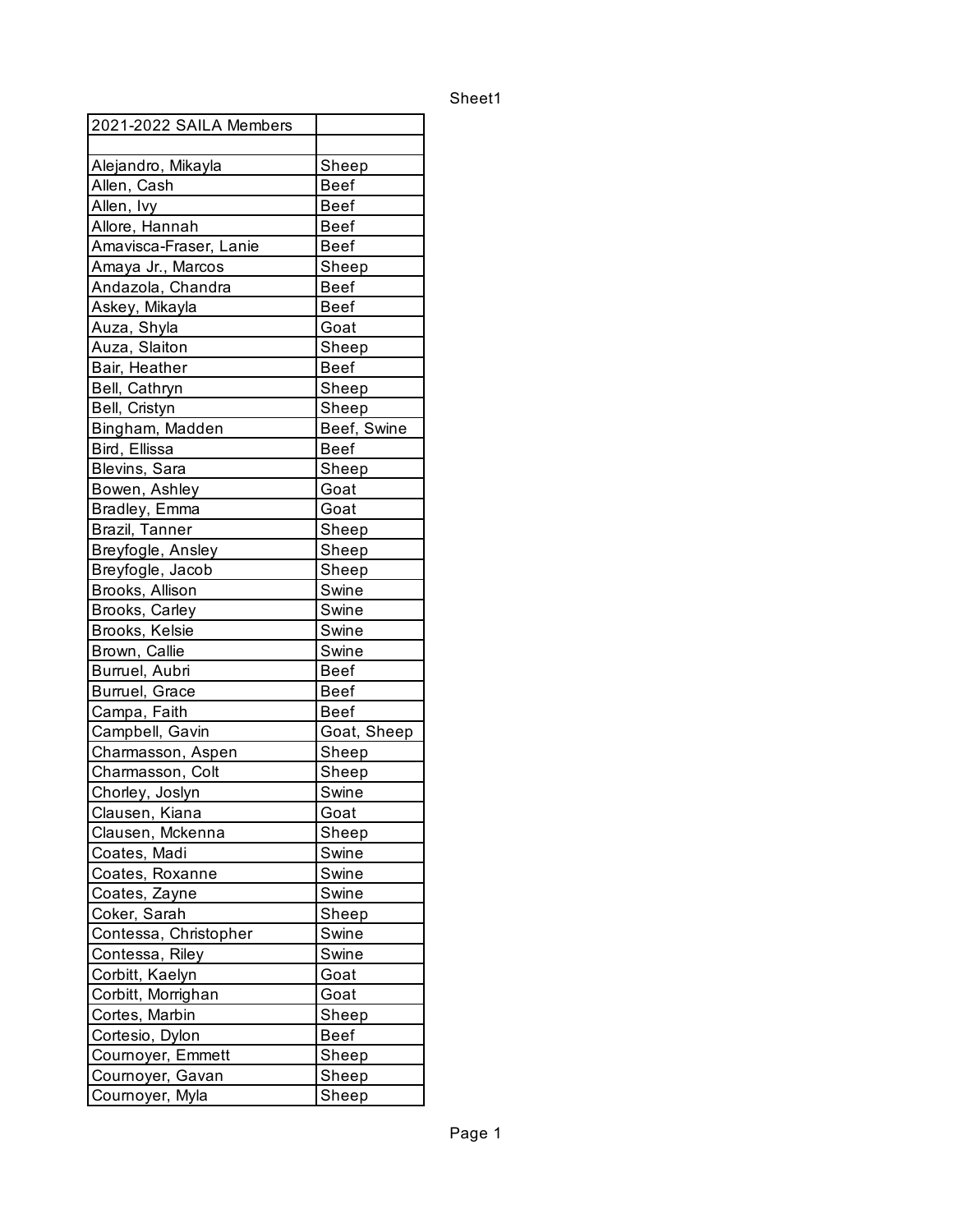| Cournoyer, Nellie    | Sheep                |
|----------------------|----------------------|
| Crawford, Kenzie     | Swine                |
| Crawford,, Cache     | Swine                |
| Critz, Clayton       | Beef                 |
| Critz, Landon        | <b>Beef</b>          |
| Daily, Blyth         | Beef, Goat           |
| Davis, Shaylie       | Swine, Sheep         |
| Decker, Kaylin       | Sheep                |
| Desmith, Belle       | <b>Beef</b>          |
| DeSpain, Channing    | <b>Beef</b>          |
| Dickinson, Carissa   | <b>Beef</b>          |
| Dieu, Josie          | Goat, Sheep          |
| Dillard, Paden       | Sheep                |
| Dillard, Rebecca     | Sheep                |
| Dugan, Kloey         | <b>Beef</b>          |
| Dyer, Julia          | <b>Beef</b>          |
| Ellis, Ayden         | Swine                |
| Epley, Adilene       | Sheep                |
| Ewig, Cadance        | <b>Beef</b>          |
| Ewig, Jamison        | <b>Beef</b>          |
| Ewig, Kassidy        |                      |
| Ferris, Monica       | Beef, Swine          |
| Finch, Zaine         | Sheep                |
| Fitzpatrick, Madison | Goat                 |
| Forchette, Penny     |                      |
|                      | Sheep<br>Beef, Swine |
| Forsse, Brooke       | Swine                |
| Frye, Kolton         |                      |
| Garcia, Magdalena    | Beef, Goat           |
| Gauthier, Emily      | Swine                |
| Gomez-Preece, Paige  | Sheep                |
| Gonzalez, Max        | Swine                |
| Graul, Elizabeth     | Sheep                |
| Groat, Megan         | Goat, Swine          |
| Groat, Taylor        | Goat, Swine          |
| Groseta, Grace       | Beef                 |
| Groseta, Peter       | <b>Beef</b>          |
| Haines, Taylor       | Sheep                |
| Hambrick, Elmer      | Goat, Sheep          |
| Hanger, Graeme       | <b>Beef</b>          |
| Hanson, Michelle     | Goat                 |
| Hartman, Thomas      | <b>Beef</b>          |
| Heartquist, Amara    | Sheep                |
| Heartquist, Lyla     | Sheep                |
| Heartquist, Rayna    | Sheep                |
| Hesche, Katherine    | <b>Beef</b>          |
| Howell, Lacey        | Goat                 |
| Hulsey, Bailee       | Beef, Swine          |
| Hulsey, Tinlee       | Beef, Swine          |
| Humeumptewa, Kaitlyn |                      |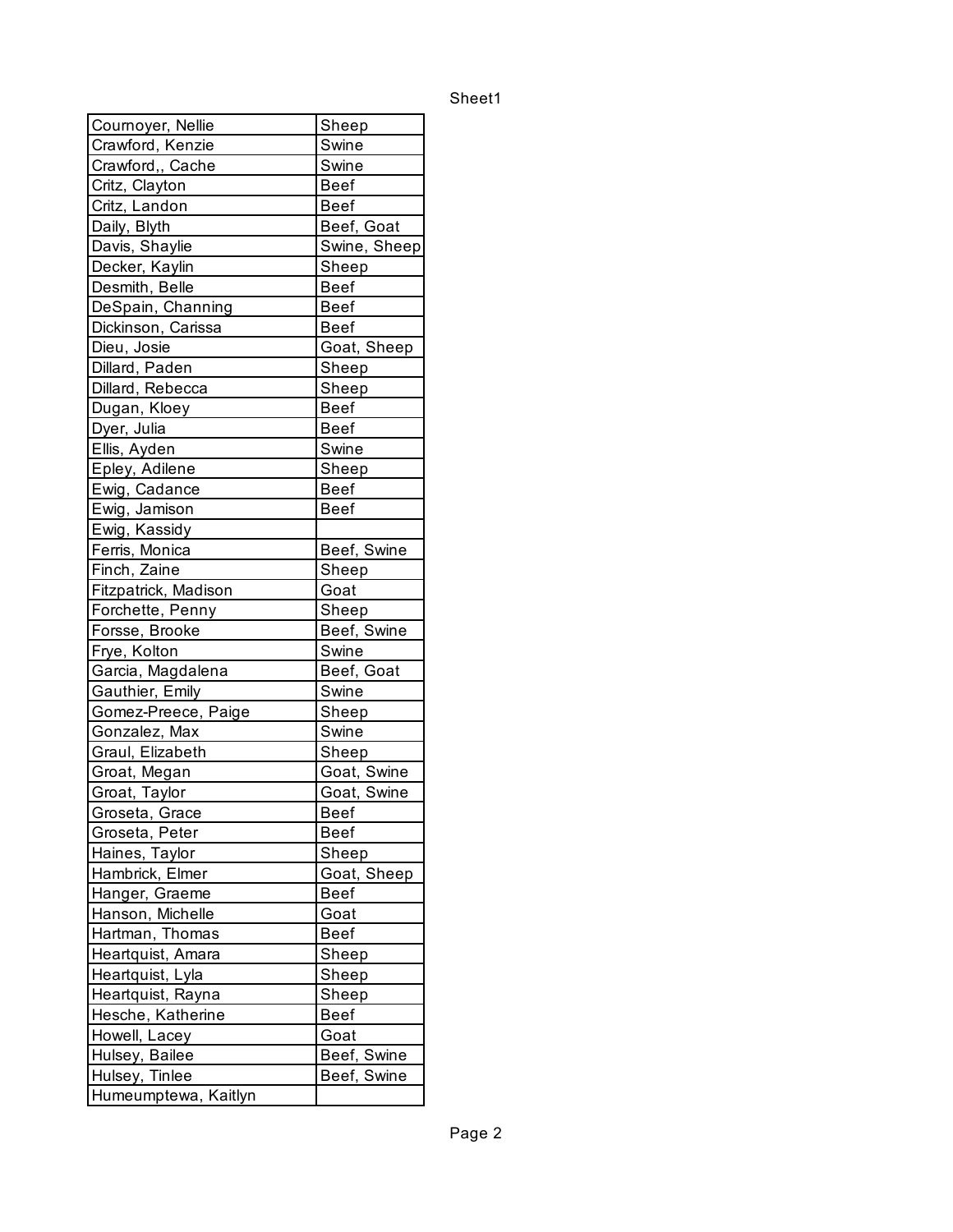| Jarquin, Bentley   | Beef        |
|--------------------|-------------|
| Jensen, Jade       | Goat        |
| Johnson, Emily     | Beef        |
| Johnson, Skyla     | Goat        |
| Keil, Hollie       | Beef, Swine |
| Kempf, Elaina      | Goat        |
| Kern, Grady        | Swine       |
| Landroche, Logan   | Beef        |
| Larkin, Kaylee     | Swine       |
| Larson, Alexandra  | Beef        |
| Larson, Zane       | <b>Beef</b> |
| Liska, Parker      | Goat, Sheep |
| Liska, Piper       | Goat. Sheep |
| Lisonbee, Zoei     | Goat, Sheep |
| Lloyd, Aimee       | Beef        |
| Lunt, Brielle      | Swine       |
| Lunt, Brooke       | Swine       |
| Mays, Bella        | Goat        |
| McGibbob, Cora     | Beef        |
| McGibbon, Tessa    | Beef        |
| McGuire, Makaylee  | Goat        |
| McMillon, Callahan | Goat        |
| McMillon, Lucas    | Goat, Sheep |
| Mellon, Emmaline   | Beef        |
| Mellon, Lorelei    | <b>Beef</b> |
| Meredith, Landon   | Goat, Sheep |
| Morgan, Audrey     | Swine       |
| Morris, Alan       | Sheep       |
| Mulkey, Levi       | <b>Beef</b> |
| Murray, Peter      | Swine       |
| Murrieta, Claire   | Goat, Sheep |
| Murrieta, Wyatt    | Goat, Sheep |
| Neff, Gabe         | Sheep       |
| Nelson, Ellie      | Goat        |
| INelson. Jordv     | Goat        |
| Newman, Samantha   | <b>Beef</b> |
| Newton, Cole       | Swine       |
| Newton, Peyton     | Sheep       |
| Nicoll, Marlee     | <b>Beef</b> |
| Nicoll, PadenB     | Beef        |
| Noble, Shelby      | Goat        |
| Norris, Mason      | <b>Beef</b> |
| Olivarez, Isabella | Swine       |
| Olivarez, Santos   | Swine       |
| Owen, Jack         | Swine       |
| Owen, Wade         | Swine       |
| Owens, Hadlee      | Goat, Sheep |
| Parra, Jasmine     | Swine       |
| Penrod, Rowdy      | Swine       |
|                    |             |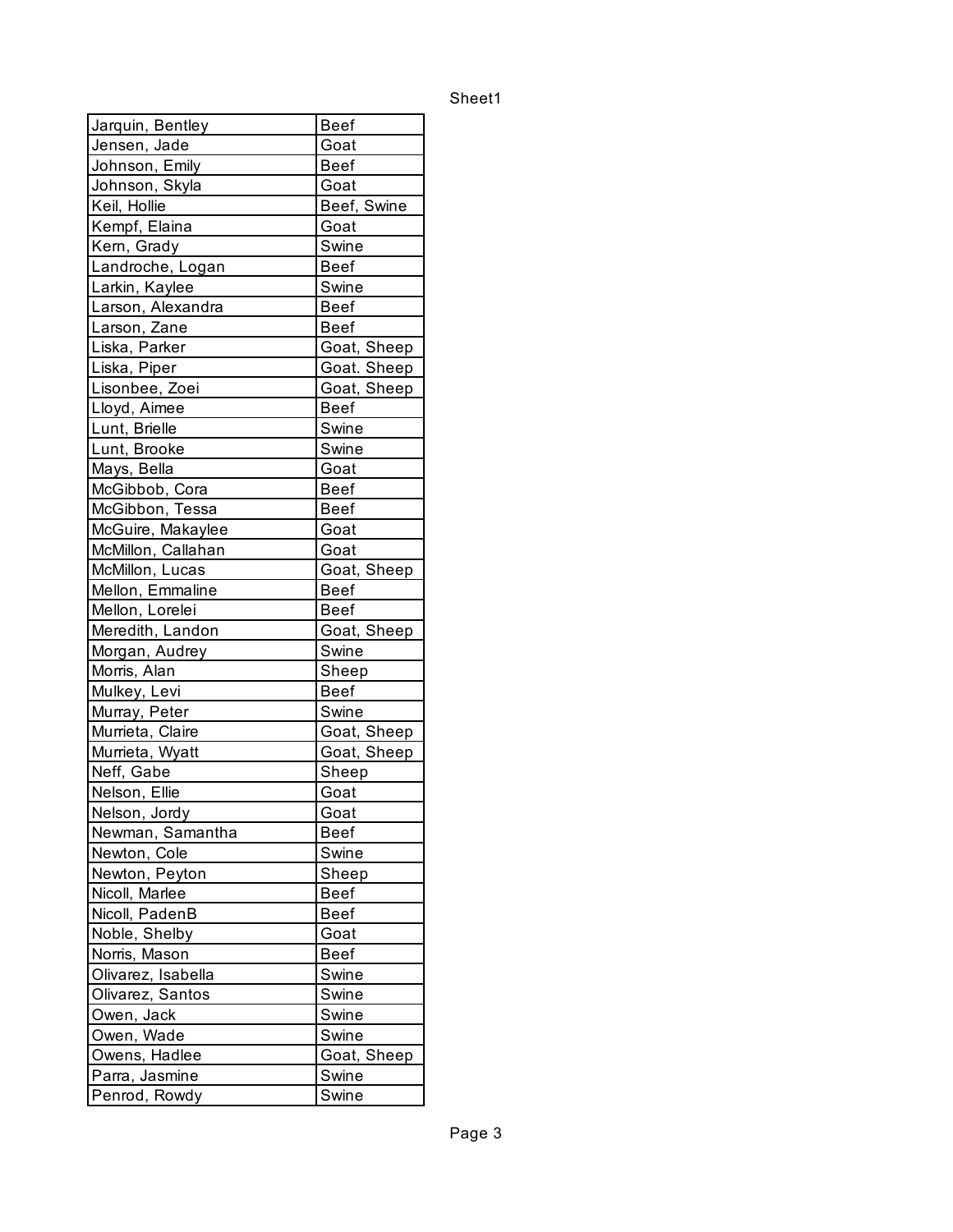| Perricone, Stella    | Sh <u>eep</u> |
|----------------------|---------------|
| Petersen, Jaycee     | Swine         |
| Petersen, Jesslyn    | Swine         |
| Peterson, Demi       | Swine         |
| Pikula, Payton       | Sheep         |
| Pinckard, Liberty    | Swine         |
| Poppenberger, Claire | Sheep         |
| Pouquette, Dallie    | Sheep         |
| Pouquette, Tyler     | <b>Beef</b>   |
| Prenovost, Colby     | <b>Beef</b>   |
| Prenovost, Shelby    | <b>Beef</b>   |
| Quiroz, Amira        | <b>Beef</b>   |
| Quiroz, Nevaeh       | <b>Beef</b>   |
| Richards, Mattie     | Goat          |
| Riedlinger, Riley    | Sheep         |
| Roberts, Alexia      | <b>Beef</b>   |
| Roberts, Colton      | <b>Beef</b>   |
| Roberts, Paige       | <b>Beef</b>   |
| Rockwell, Etan       | <b>Beef</b>   |
| Roepke, Kashlyn      | <b>Beef</b>   |
| Rogers, Kiera        | Goat          |
| Rogers, Landon       | <b>Beef</b>   |
| Rogers, Raegan       | Goat          |
| Sanger, Solana       | Goat, Swine   |
| Sawyer, Avery        | Sheep         |
| Sawyer, Lute         | Goat, Sheep   |
| Scarbrough, Keylee   | Goat          |
| Schroder, Braedyn    | Goat          |
| Schulz, Keith        | Swine         |
| Sehnert, Mallory     | <b>Beef</b>   |
| Shepherd, Patrick    | Sheep         |
| Shippee, Conner      | Goat, Swine   |
| Sigley, Kylie        | <b>Beef</b>   |
| Simpson, Adele       | Sheep         |
| Simpson, Calli       | Sheep         |
| Skinner, Kambri      | Swine         |
| Smith, Reagyn        | Swine, Sheep  |
| Smith, Riley         | Swine         |
| Snider, Marlie-Mae   | Swine         |
| Solo, Rylie          | Beef, Sheep   |
| Stanley, Kellan      | Sheep         |
| Stevens, Hunter      | Swine, Goat   |
| Stough, Baylee       | <b>Beef</b>   |
| Stough, Kinley       | <b>Beef</b>   |
| Stratton, Aurelie    | Sheep         |
| Stuhr, Taylynd       | <b>Beef</b>   |
| Stuhr, Taytum        | <b>Beef</b>   |
| Svedberg, Colton     | Swine         |
| Svedberg, Martin     | Swine         |
|                      |               |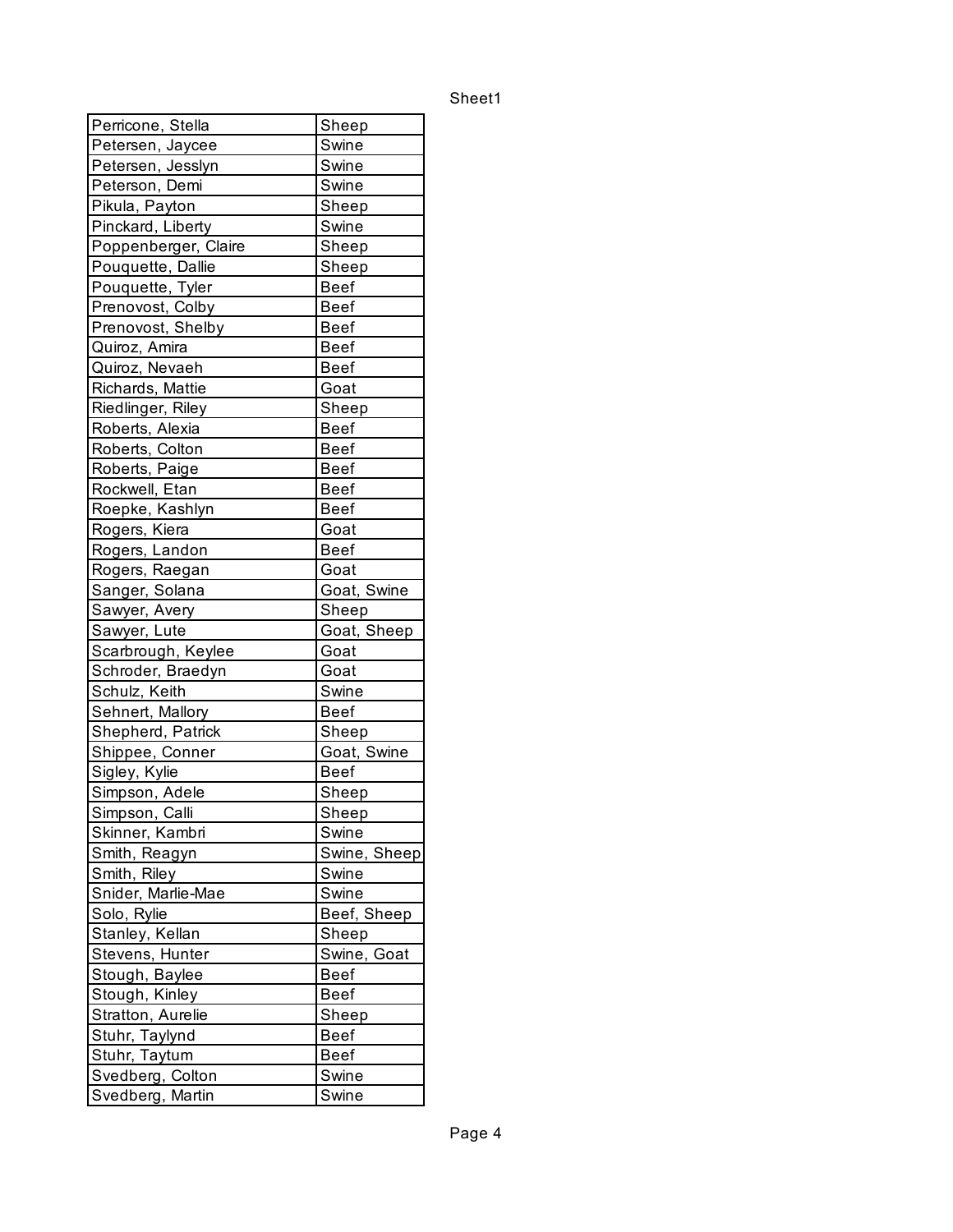| Tatge, Alyssa       | <b>Beef</b>    |                      |                |
|---------------------|----------------|----------------------|----------------|
| Tatge, Keeli        | <b>Beef</b>    |                      |                |
| Tatge, Lainey       | <b>Beef</b>    |                      |                |
| Thompson, Katelyn   | Swine          |                      |                |
| Thompson, Nataly    | Swine          |                      |                |
| Tijerina, Hayley    | Swine          |                      |                |
| Timm, Isabella      | Sheep          |                      |                |
| Trump, Mason        | Swine, Goat    |                      |                |
| Utz, Gaby           | Beef, Goat     |                      |                |
| Voong, Jordan       | Sheep          |                      |                |
| Wade, Rhett         | Beef, Swine    |                      |                |
| Weiss, Macie        | Sheep          |                      |                |
| White, Sophia       | Goat           |                      |                |
| Williams, Annabelle | <b>Beef</b>    |                      |                |
| Williams, Audrey    | Sheep          |                      |                |
| Williams, Danielle  | Sheep          |                      |                |
| Wolfinbarger, Mason | Swine          |                      |                |
| Wolfinbarger, Reece | Swine          |                      |                |
| Wonnell, Wyatt      | Sheep          |                      |                |
| Wood, Emily         | Sheep          |                      |                |
| Worl, Caleb         | Swine          |                      |                |
| Yardley, Fallon     | Goat           |                      |                |
| Yardley, Stihl      | Goat           |                      |                |
| Youngker, Benjamin  | Sheep          |                      |                |
| Youngker, Grace     | Sheep          |                      |                |
| Zurcher, Brielle    | Goat, Sheep    |                      |                |
| Zurcher, Jeremiah   | Goat           |                      |                |
|                     |                |                      |                |
| Jr Quiz Bowl        | Total          | CG End Of Ye Kingman |                |
| Hambrick, Elmer     | 18             | 7                    | 11             |
| Cournoyer, Emmett   | 17             | 6                    | 11             |
| Campa, Faith        | 14             | 5                    | 9              |
| Charmasson, Aspen   | 13             | 6                    | $\overline{7}$ |
| Rogers, Landon      | 12             | 6                    | 6              |
| Stratton, Aurelie   | 10             |                      | 10             |
| Coates, Roxanne     | 8              |                      | 8              |
| Stratton, Cora      | 7              |                      | 7              |
| Heartquist, Amara   | 6              | 6                    |                |
| Larson, Zane        | 6              | 6                    |                |
| Heartquist, Lyla    | 5              | 5                    |                |
| Larson, Alexandra   | 5              | 5                    |                |
| Stough, Baylee      | 5              | 5                    |                |
| Olivarez, Santos    | 4              | 4                    |                |
| Corbitt, Morrighan  | 4              |                      | 4              |
| Epley, Adilene      | 3              | 3                    |                |
| McMillon, Lucas     | 3              | 3                    |                |
| Stough, Kinley      | 2              | $\overline{2}$       |                |
| Weiss, Macie        | $\overline{2}$ | $\overline{2}$       |                |
|                     |                |                      |                |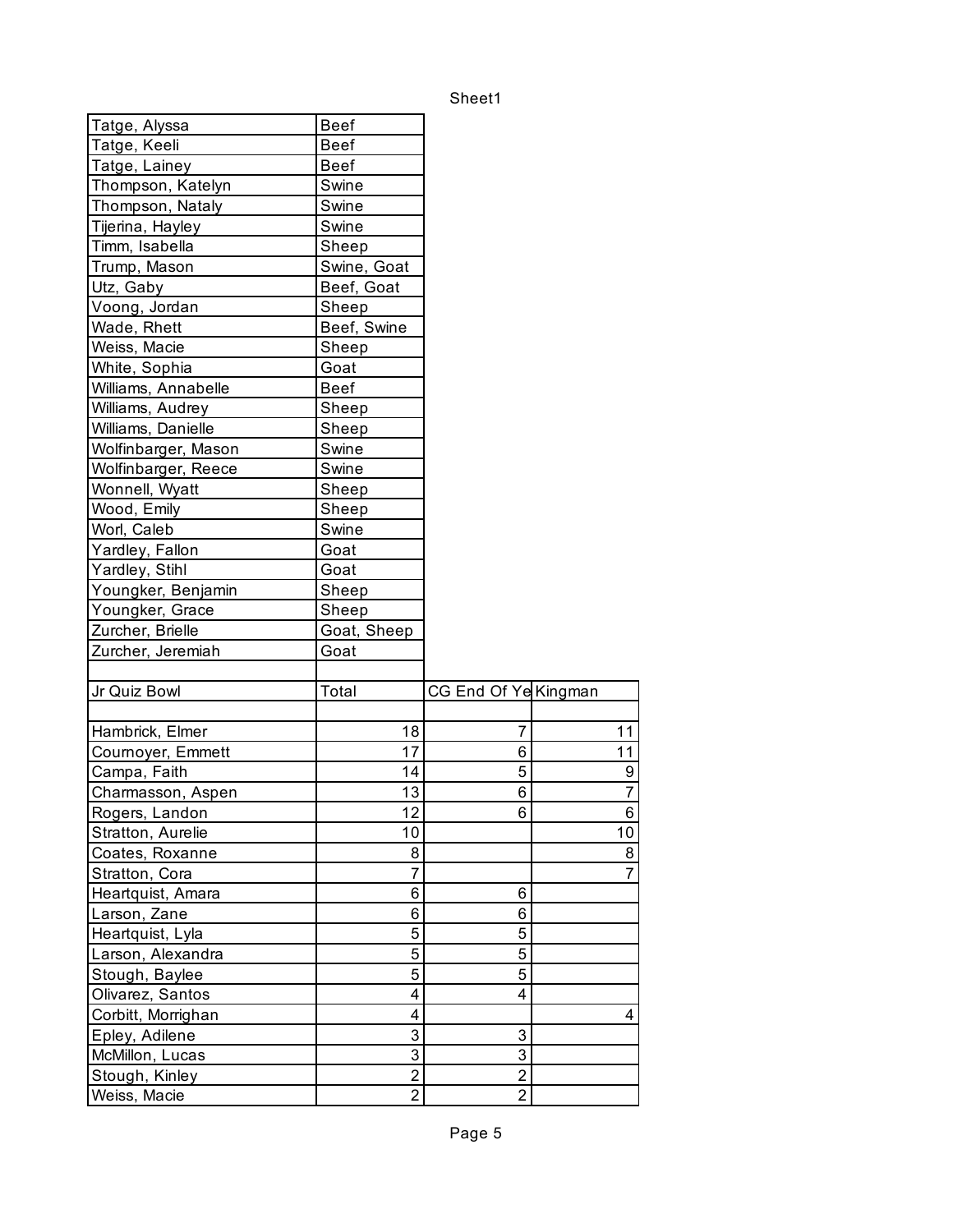| Coates, Zayne                   | 2                 |                      | 2                       |
|---------------------------------|-------------------|----------------------|-------------------------|
|                                 |                   | 0                    |                         |
| Int. Quiz Bowl                  |                   | CG End Of Ye Kingman |                         |
|                                 |                   | 0                    |                         |
| Youngker, Grace                 | 16                | 9                    | 7                       |
| Breyfogle, Ansley               | 13                | 4                    | $\overline{9}$          |
| Cournoyer, Nellie               | 12                | 4                    | 8                       |
| Youngker, Benjamin              | 10.5              | 3                    | 7.5                     |
| Murrieta, Claire                | 9.5               | 4                    | 5.5                     |
| Gomez-Preece, Paige             | 8                 | $\overline{2}$       | 6                       |
| Cournoyer, Gavan                | 7                 | 4                    | 3                       |
| Smith, Riley                    | 6.5               |                      | 6.5                     |
| Davis, Shaylie                  | 6                 | 6                    |                         |
| Hartman, Thomas                 | 6                 | 6                    |                         |
| Simpson, Calli                  | 6                 | 6                    |                         |
| Tijerina, Hayley                | 6                 | 6                    |                         |
| Brazil, Tanner                  | 5                 | 5                    |                         |
| Heartquist, Rayna               | 5                 | 5                    |                         |
| Bird, Ellissa                   | 4.5               | 1                    | 3.5                     |
| Yardley, Fallon                 | 3.5               |                      | 3.5                     |
| Clausen, Mckenna                | 3                 | 3                    |                         |
| Corbitt, Kaelyn                 | 3                 |                      | 3                       |
| Hanson, Michelle                | 3                 |                      | 3                       |
| Simpson, Adele                  | $\overline{2}$    | $\overline{2}$       |                         |
| Coates, Madi                    | $\overline{2}$    |                      | 2                       |
| Chorley, Joslyn                 | $\overline{2}$    |                      | $\overline{2}$          |
|                                 |                   | $\Omega$             |                         |
| Sr. Quiz Bowl                   |                   | CG End Of Ye kingman |                         |
|                                 |                   | 0                    |                         |
| Dieu, Josie                     | 19                | 10                   | 9                       |
| Liska, Parker                   | 15                | 9                    | 6                       |
| Liska, Piper                    | 13.5              | 8                    |                         |
| Neff, Gabe                      |                   |                      | 5.5                     |
|                                 | 13                | 6                    | 7                       |
| Sawyer, Lute                    | 13                | 9                    | 4                       |
| Murrieta, Wyatt                 | $12 \overline{ }$ | 6                    | 6                       |
| Hesche, Katherine               | 11.5              | 7.5                  | $\overline{\mathbf{4}}$ |
| Utz, Gaby                       | 11                | 7                    | 4                       |
| Poppenberger, Claire            | 10                | 10                   |                         |
| Zurcher, Brielle                | 10                | 10                   |                         |
| Cortes, Marbin                  | 9                 | 9                    |                         |
| Breyfogle, Jacob                | 8                 | 8                    |                         |
| Dickinson, Carissa              | 8                 | 8                    |                         |
| Dillard, Paden                  | 7                 | 7                    |                         |
| Sawyer, Avery                   | 7                 | 7                    |                         |
| Norris, Mason                   | 6                 | 3                    | 3                       |
| Owens, Hadlee                   | 6                 | 6                    |                         |
| Stevens, Hunter                 | 6                 | 6                    |                         |
| Groat, Megan<br>Cournoyer, Myla | 6<br>5            | 5                    | 6                       |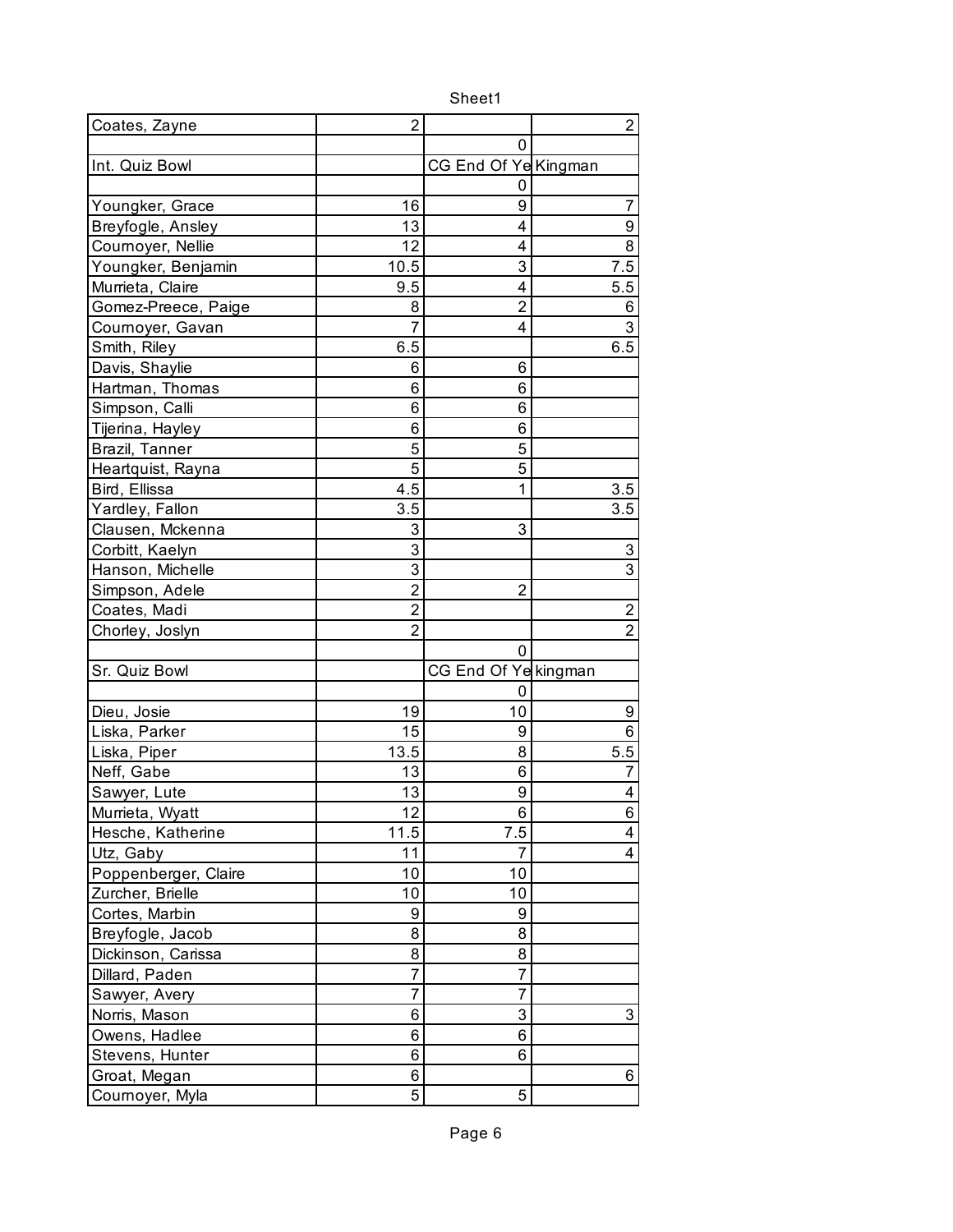| Dugan, Kloey                   | 5              | 5                         |                |
|--------------------------------|----------------|---------------------------|----------------|
| Groat, Taylor                  | 5              |                           | 5              |
| Campbell, Gavin                | 4              | 3                         | 1              |
| Clausen, Kiana                 | 4              | 4                         |                |
| Lloyd, Aimee                   | 4              | 4                         |                |
| Olivarez, Isabella             | 4              | 4                         |                |
| Tatge, Lainey                  | 4              | 4                         |                |
| Smith, Reagyn                  | 3.5            |                           | 3.5            |
| Tatge, Alyssa                  | 3              | $\ensuremath{\mathsf{3}}$ |                |
| Riedlinger, Riley              | $\overline{2}$ | $\overline{2}$            |                |
|                                |                | 0                         |                |
| Jr Sheep Showmanship           |                | CG End Of Ye Kingman      |                |
|                                |                | 0                         |                |
| Hambrick, Elmer                | 26             | 13                        | 13             |
| Morris, Alan                   | 17             | 17                        |                |
| Charmasson, Aspen              | 16             | 14                        | $\overline{2}$ |
| Newton, Peyton                 | 15             | 15                        |                |
| Stratton, Aurelie              | 14             |                           | 14             |
| Cournoyer, Emmett              | 13             | $\overline{2}$            | 11             |
| Epley, Adilene                 | 12             | 12                        |                |
| Williams, Audrey               | 10             | $\overline{2}$            | 8              |
| Heartquist, Amara              | 9              | 9                         |                |
| Weiss, Macie                   | 4              | 2                         | $\overline{c}$ |
| McMillon, Lucas                | 4              | $\overline{2}$            | $\overline{2}$ |
| Charmasson, Colt               | $\overline{2}$ | $\overline{2}$            |                |
| Coates, Roxanne                | $\overline{c}$ | 2                         |                |
| Heartquist, Lyla               | $\overline{2}$ | $\overline{2}$            |                |
| Stratton, Cora                 | $\overline{2}$ |                           | $\overline{2}$ |
| Stanley, Kellan                | 2              |                           | $\overline{2}$ |
|                                |                |                           |                |
|                                |                |                           |                |
|                                |                |                           |                |
| Intermediate Sheep Showmanship |                | CG End Of Ye Kingman      |                |
|                                |                |                           |                |
| Haines, Taylor                 | 30             | 16                        | 14             |
| Clausen, Mckenna               | 29             | 14                        | 15             |
| Murrieta, Claire               | 29             | 17                        | 12             |
| Simpson, Adele                 | 28             | 11                        | 17             |
| Simpson, Calli                 | 21             | 10                        | 11             |
| Meredith, Landon               | 14             | 12                        | $\overline{2}$ |
| Lisonbee, Zoei                 | 13             | 13                        |                |
| Wonnell, Wyatt                 | 11             | $\overline{2}$            | 9              |
| Youngker, Grace                | 11             | 9                         | $\overline{2}$ |
| Cournoyer, Nellie              | 10             | 8                         | $\overline{2}$ |
| Yardley, Fallon                | 10             |                           | 10             |
| Cournoyer, Gavan               | 4              | $\overline{2}$            | $\overline{2}$ |
| Youngker, Benjamin             | 4              | $\overline{2}$            | $\overline{2}$ |
| Breyfogle, Ansley              | 4              | $\overline{2}$            | $\overline{2}$ |
| Gomez-Preece, Paige            | 4              | $\overline{2}$            | $\overline{2}$ |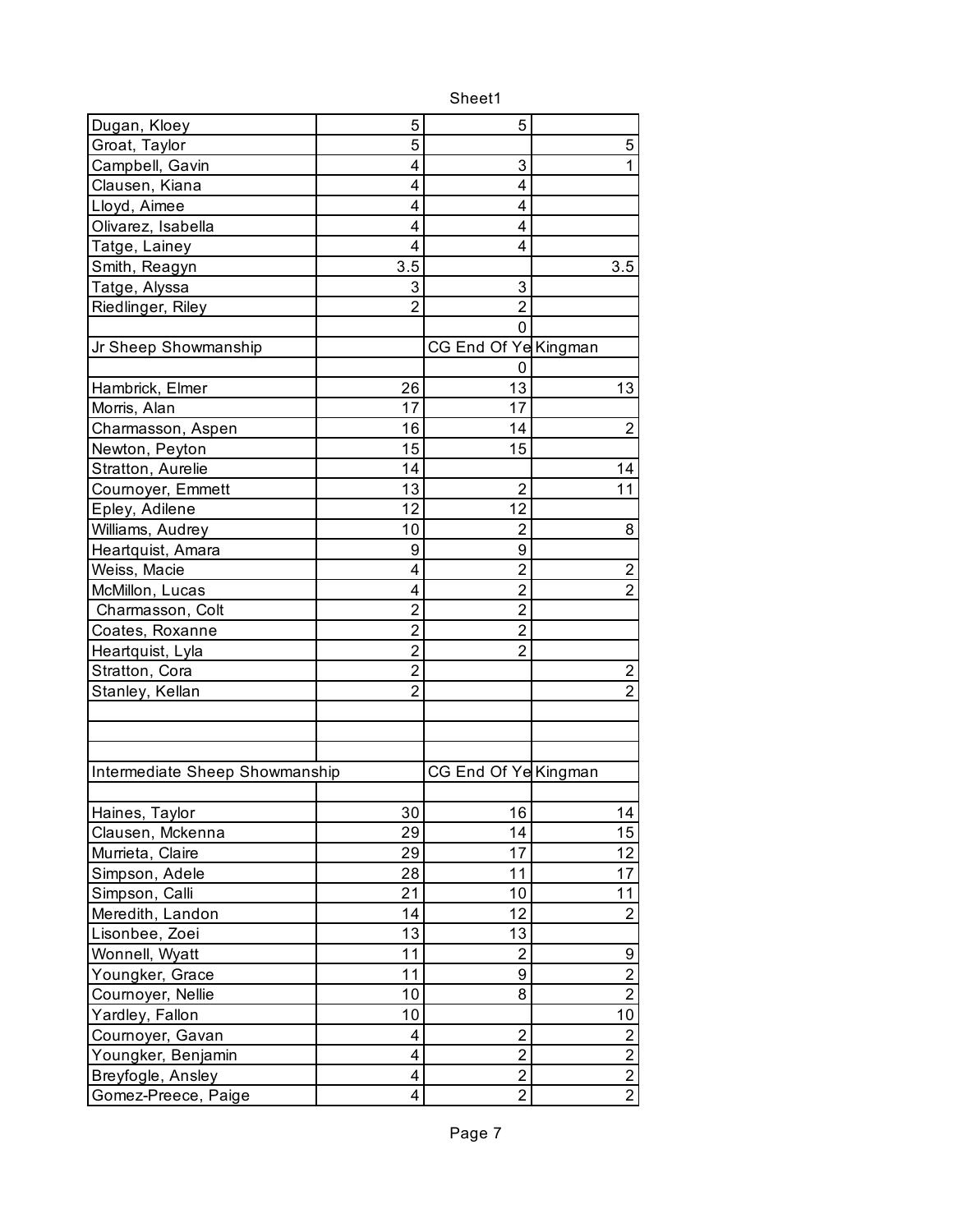| Perricone, Stella        | 4                       | $\overline{2}$       | 2              |
|--------------------------|-------------------------|----------------------|----------------|
| Alejandro, Mikayla       | $\overline{2}$          | $\overline{2}$       |                |
| Bell, Cristyn            | $\overline{2}$          | 2                    |                |
| Heartquist, Rayna        | 2                       | $\overline{2}$       |                |
| Newton, Cole             | $\overline{2}$          | $\overline{2}$       |                |
| Auza, Slaiton            | $\overline{2}$          | $\overline{2}$       |                |
| Brazil, Tanner           | $\overline{2}$          | $\overline{2}$       |                |
| Smith, Reagyn            | $\overline{2}$          | $\overline{2}$       |                |
| Decker, Kaylin           | $\overline{2}$          | $\overline{2}$       |                |
|                          |                         |                      |                |
| Senior Sheep Showmanship |                         | CG End Of Ye Kingman |                |
|                          |                         |                      |                |
| Liska, Piper             | 40                      | 20                   | 20             |
| Murrieta, Wyatt          | 27                      | 13                   | 14             |
| Poppenberger, Claire     | 22                      | 10                   | 12             |
| Dieu, Josie              | 20                      | 11                   | 9              |
| Liska, Parker            | 20                      | 2                    | 18             |
| Sawyer, Lute             | 19                      | $\overline{2}$       | 17             |
| Timm, Isabella           | 19                      | 19                   |                |
| Lisonbee, Zoei           | 19                      |                      | 19             |
| Owens, Hadlee            | 18                      | 18                   |                |
| Neff, Gabe               | 15                      | 2                    | 13             |
| Pikula, Payton           | 15                      |                      | 15             |
| Sawyer, Avery            | 14                      | 14                   |                |
| Solo, Rylie              | 11                      |                      | 11             |
| Graul, Elizabeth         | 10                      | $\overline{2}$       | 8              |
| Humeumptewa, Kaitlyn     | 8                       | 8                    |                |
| Campbell, Gavin          | 4                       | $\overline{c}$       | $\overline{c}$ |
| Cournoyer, Myla          | 4                       | $\overline{2}$       | $\overline{2}$ |
| Voong, Jordan            | 4                       | $\overline{2}$       | $\overline{2}$ |
| Williams, Danielle       | 4                       | $\overline{2}$       | $\overline{2}$ |
| Amaya Jr., Marcos        | $\overline{c}$          | $\overline{2}$       |                |
| Bell, Cathryn            | $\overline{c}$          | $\overline{2}$       |                |
| Blevins, Sara            | $\overline{2}$          | $\overline{c}$       |                |
| Breyfogle, Jacob         | $\overline{2}$          | $\overline{2}$       |                |
| Cortes, Marbin           | $\overline{2}$          | $\overline{2}$       |                |
| Davis, Shaylie           | 2                       | 2                    |                |
| Dillard, Paden           | $\overline{2}$          | $\overline{2}$       |                |
| Riedlinger, Riley        | $\overline{\mathbf{c}}$ | $\overline{2}$       |                |
| Shepherd, Patrick        | $\overline{c}$          | $\overline{2}$       |                |
| Stuhr, Taylynd           | $\overline{2}$          | $\overline{2}$       |                |
| Wood, Emily              | $\overline{\mathbf{c}}$ | $\overline{2}$       |                |
| Smith, Reagyn            | $\overline{\mathbf{c}}$ |                      | 2              |
| Pouquette, Dallie        | $\overline{2}$          |                      | $\overline{2}$ |
| Forchette, Penny         | $\overline{2}$          |                      | $\overline{2}$ |
|                          |                         |                      |                |
|                          |                         |                      |                |
| Ewes                     |                         | CG End Of Ye Kingman |                |
|                          |                         |                      |                |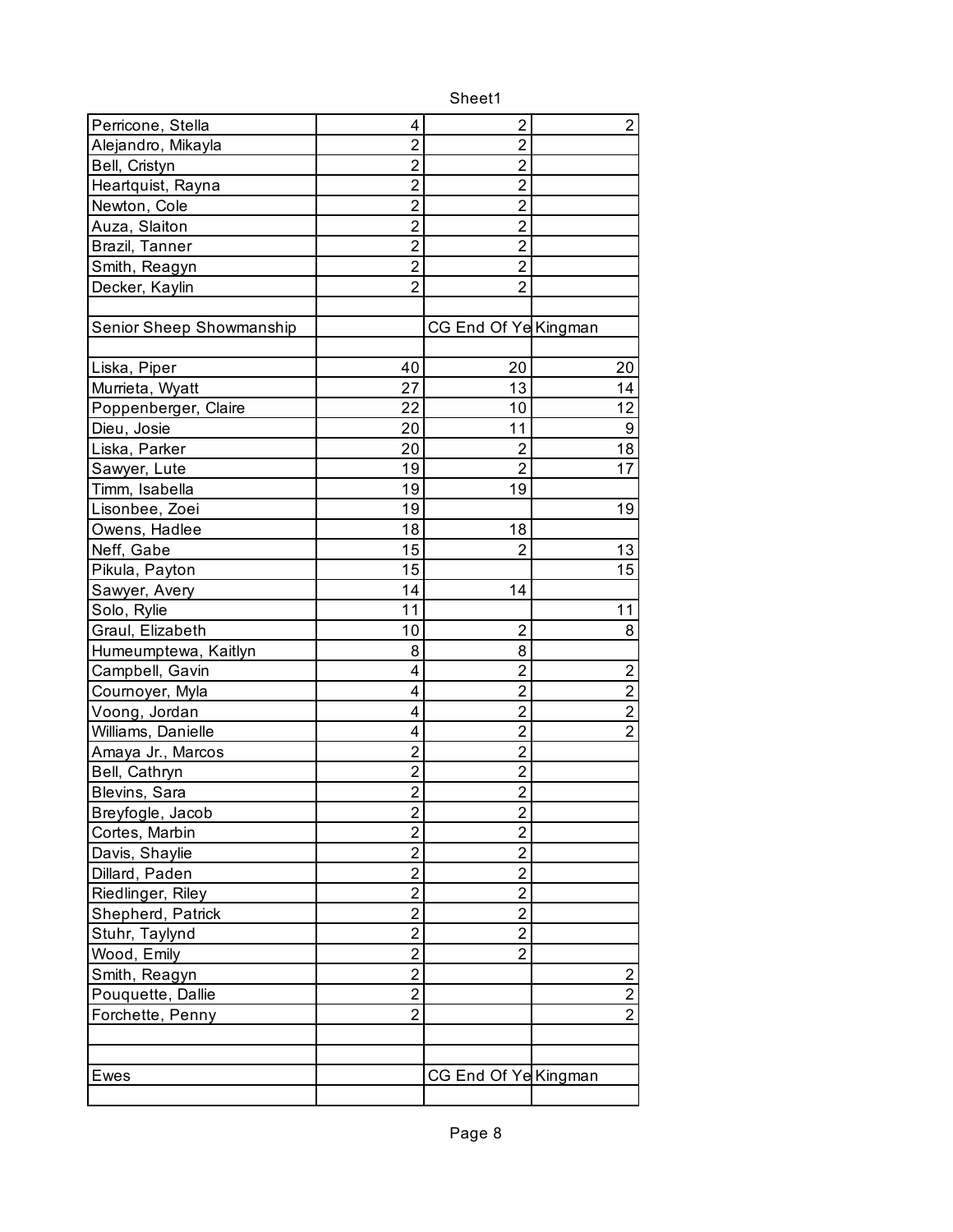| Timm, Isabella                | 26             | 26<br>7              | 16                      |
|-------------------------------|----------------|----------------------|-------------------------|
| Liska, Piper<br>Owens, Hadlee | 23<br>21       | 21                   |                         |
|                               | 21             | 7                    |                         |
| Wonnell, Wyatt                |                |                      | 14                      |
| Lisonbee, Zoei                | 16             | 8                    | 8<br>$\overline{8}$     |
| Murrieta, Claire              | 16             | 8<br>$\overline{7}$  | $\overline{9}$          |
| Murrieta, Wyatt               | 16             |                      |                         |
| Poppenberger, Claire          | 15             | 5                    | 10                      |
| Liska, Parker                 | 13             | 6                    | 7                       |
| Hambrick, Elmer               | 11             | 5                    | 6                       |
| Sawyer, Lute                  | 11             | 6                    | 5                       |
| Haines, Taylor                | 10             | 6                    | $\overline{\mathbf{4}}$ |
| Morris, Alan                  | 10             | 10                   |                         |
| Simpson, Adele                | 10             | 5                    | 5                       |
| Epley, Adilene                | 9              | 9                    |                         |
| Pikula, Payton                | 9              |                      | 9                       |
| Cournoyer, Myla               | 8              | 7                    | $\mathbf 1$             |
| Williams, Danielle            | 8              | $\overline{2}$       | $\overline{6}$          |
| Amaya Jr., Marcos             | $\overline{7}$ | $\overline{7}$       |                         |
| Clausen, Mckenna              | 6              | 4                    | $\overline{2}$          |
| Dillard, Paden                | 6              | 6                    |                         |
| Newton, Peyton                | 6              | 6                    |                         |
| Simpson, Calli                | 6              | 3                    | 3                       |
| Weiss, Macie                  | 6              | 1                    | $\overline{5}$          |
| Yardley, Fallon               | 6              |                      | $\overline{6}$          |
| Campbell, Gavin               | 5              | 1                    | 4                       |
| McMillon, Lucas               | 5              | 4                    | $\overline{1}$          |
| Cournoyer, Gavan              | 5              |                      | 5                       |
| Williams, Audrey              | 4              | 4                    |                         |
| Cournoyer, Nellie             | 4              |                      | 4                       |
| Blevins, Sara                 | 3              | 3                    |                         |
| Dieu, Josie                   | 3              | $\overline{2}$       | 1                       |
| Meredith, Landon              | 3              | 3                    |                         |
| Cournoyer, Emmett             | 3              |                      | 3                       |
| Breyfogle, Ansley             | 3              |                      | $\overline{3}$          |
| Voong, Jordan                 | $\overline{2}$ |                      | $\overline{2}$          |
| Alejandro, Mikayla            | $\mathbf 1$    | 1                    |                         |
| Wood, Emily                   | 1              | 1                    |                         |
| Pouquette, Dallie             | 1              |                      | 1                       |
|                               |                |                      |                         |
|                               |                |                      |                         |
| Market Lambs                  |                | CG End Of Ye Kingman |                         |
|                               |                |                      |                         |
| Liska, Piper                  | 30             | 11                   | 19                      |
| Wonnell, Wyatt                | 27             | 9                    | 18                      |
| Timm, Isabella                | 22             | 22                   |                         |
| Owens, Hadlee                 | 21             | 21                   |                         |
| Morris, Alan                  | 19             | 19                   |                         |
| Haines, Taylor                | 18             | 11                   | 7                       |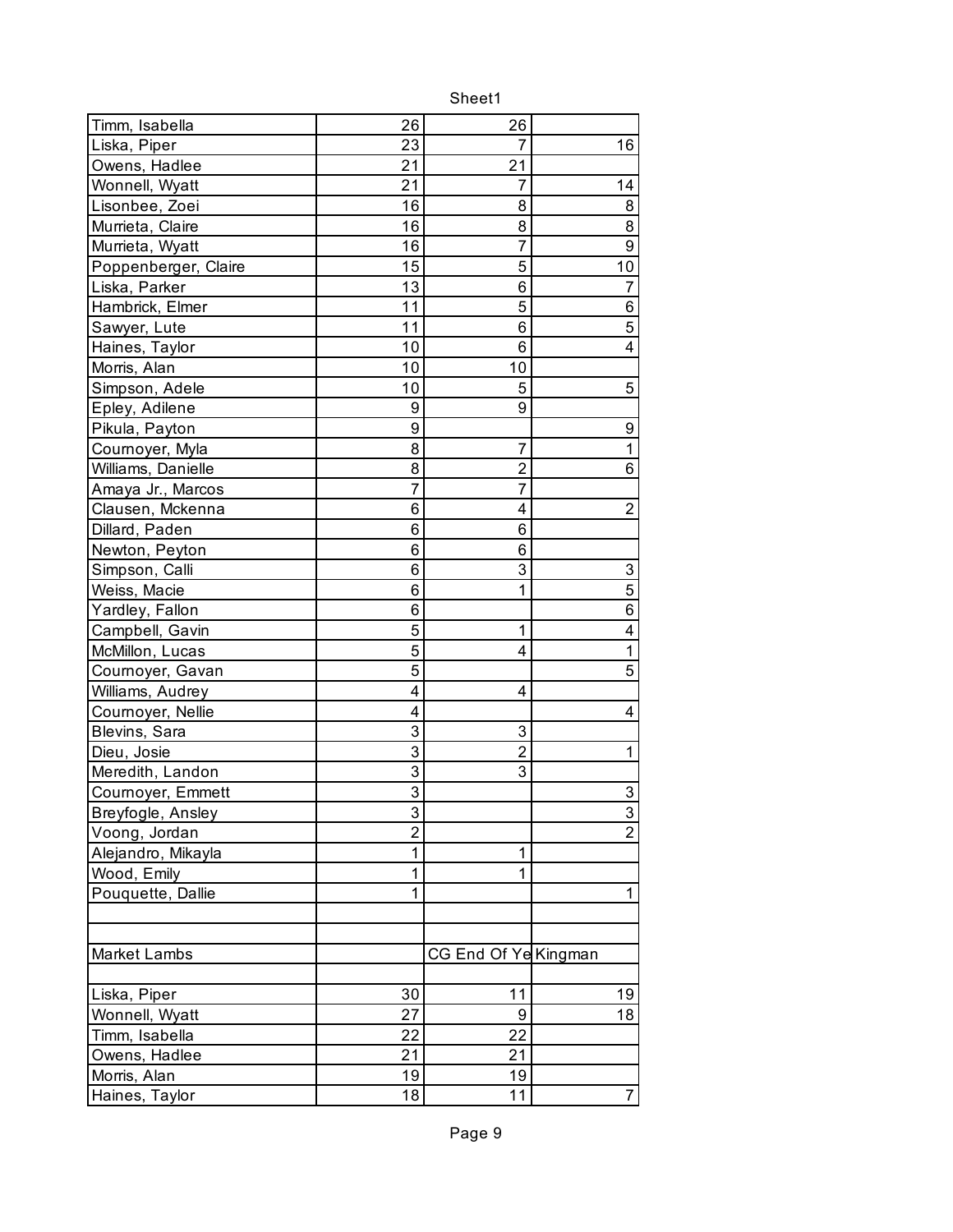| Murrieta, Claire     | 16 | 10 | 6              |
|----------------------|----|----|----------------|
| Lisonbee, Zoei       | 15 | 8  | 7              |
| Sawyer, Lute         | 15 | 8  | $\overline{7}$ |
| Perricone, Stella    | 14 | 5  | 9              |
| Clausen, Mckenna     | 13 | 9  | 4              |
| Murrieta, Wyatt      | 13 | 8  | $\overline{5}$ |
| Simpson, Adele       | 13 | 8  | $\overline{5}$ |
| Amaya Jr., Marcos    | 10 | 10 |                |
| Charmasson, Aspen    | 10 | 6  | 4              |
| Dieu, Josie          | 10 | 5  | 5              |
| Breyfogle, Ansley    | 9  | 9  |                |
| Dillard, Paden       | 9  | 9  |                |
| Graul, Elizabeth     | 9  | 5  | 4              |
| Humeumptewa, Kaitlyn | 9  | 9  |                |
| Cournoyer, Myla      | 8  | 7  | 1              |
| Epley, Adilene       | 8  | 8  |                |
| Gomez-Preece, Paige  | 8  | 6  | 2              |
| Newton, Cole         | 8  | 8  |                |
| Sawyer, Avery        | 8  | 8  |                |
| Stratton, Aurelie    | 8  |    | 8              |
| Solo, Rylie          | 8  |    | 8              |
| Cournoyer, Gavan     | 7  | 4  | 3              |
| Davis, Shaylie       | 7  | 7  |                |
| Neff, Gabe           | 7  | 3  | 4              |
| Poppenberger, Claire | 7  | 7  |                |
| Stuhr, Taylynd       | 7  | 7  |                |
| Stratton, Cora       | 7  |    | 7              |
| Liska, Parker        | 7  |    | 7              |
| Auza, Slaiton        | 6  | 6  |                |
| Bell, Cathryn        | 6  | 6  |                |
| Coates, Roxanne      | 6  | 6  |                |
| Cournoyer, Nellie    | 6  | 1  | 5              |
| Newton, Peyton       | 6  | 6  |                |
| Williams, Danielle   | 6  | 3  | 3              |
| Youngker, Grace      | 6  | 4  | $\overline{2}$ |
| Hambrick, Elmer      | 6  |    | 6              |
| Pikula, Payton       | 6  |    | 6              |
| Bell, Cristyn        | 5  | 5  |                |
| Coker, Sarah         | 5  | 5  |                |
| Cortes, Marbin       | 5  | 5  |                |
| Heartquist, Rayna    | 5  | 5  |                |
| Williams, Audrey     | 5  | 4  | 1              |
| Breyfogle, Jacob     | 4  | 4  |                |
| Decker, Kaylin       | 4  | 4  |                |
| Simpson, Calli       | 4  | 3  | 1              |
| Smith, Reagyn        | 4  | 3  | $\mathbf 1$    |
| Voong, Jordan        | 4  | 3  | $\overline{1}$ |
| Youngker, Benjamin   | 4  | 1  | $\overline{3}$ |
| Forchette, Penny     | 4  |    | $\overline{4}$ |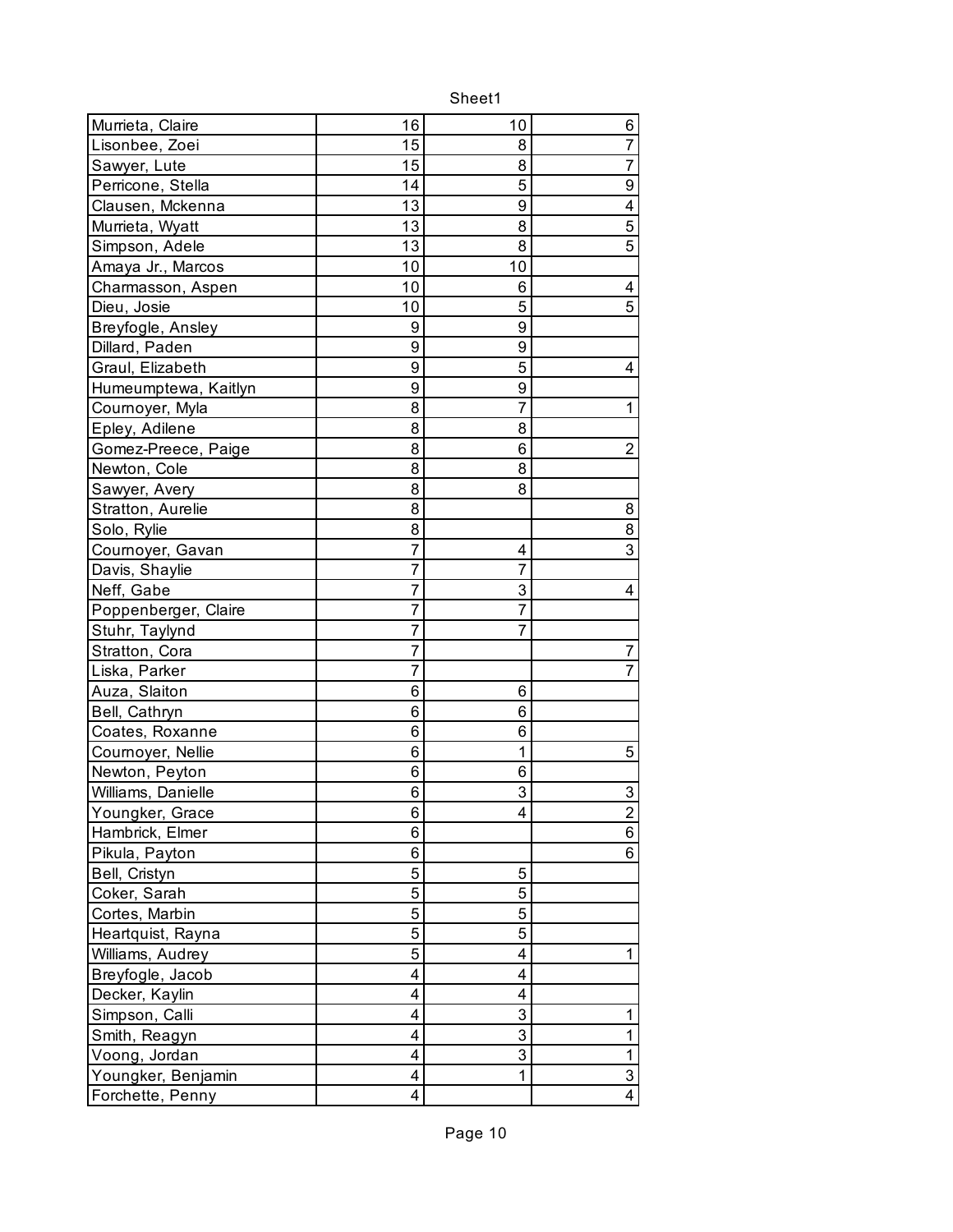| Yardley, Fallon       | 4              |                      | 4                       |
|-----------------------|----------------|----------------------|-------------------------|
| Cournoyer, Emmett     | 3              | 1                    | $\overline{2}$          |
| Blevins, Sara         | $\overline{2}$ | 2                    |                         |
| Heartquist, Amara     | $\overline{2}$ | $\overline{2}$       |                         |
| Riedlinger, Riley     | $\overline{2}$ | $\overline{2}$       |                         |
| Weiss, Macie          | $\overline{2}$ |                      | $\overline{2}$          |
| Brazil, Tanner        | 1              | 1                    |                         |
| Charmasson, Colt      | 1              | 1                    |                         |
| Heartquist, Lyla      | 1              | 1                    |                         |
| Shepherd, Patrick     | 1              | 1                    |                         |
| Wood, Emily           | 1              | 1                    |                         |
| Meredith, Landon      | 1              |                      | 1                       |
|                       |                |                      |                         |
|                       |                |                      |                         |
| Jr. Goat Showmanship  |                | CG End Of Ye Kingman |                         |
|                       |                |                      |                         |
| Hambrick, Elmer       | 24             | 10                   | 14                      |
| Trump, Mason          | 14             | $\overline{2}$       | 12                      |
| McMillon, Lucas       | 13             | 11                   | $\overline{2}$          |
| Stratton, Aurelie     | 13             |                      | 13                      |
| Auza, Shyla           | 12             | 12                   |                         |
| Corbitt, Morrighan    | 12             | $\overline{2}$       | 10                      |
| Howell, Lacey         | 9              | 9                    |                         |
| McGuire, Makaylee     | 9              |                      | 9                       |
| Nelson, Jordy         | 8              |                      | 8                       |
| McMillon, Callahan    | 4              | 2                    | $\overline{2}$          |
| Stratton, Cora        | 2              |                      | $\overline{2}$          |
| Nelson, Ellie         | $\overline{2}$ |                      | $\overline{2}$          |
|                       |                |                      |                         |
|                       |                |                      |                         |
| Int. Goat Showmanship |                | CG End Of Ye Kingman |                         |
|                       |                |                      |                         |
|                       |                |                      |                         |
| Rogers, Raegan        | 26             | 14                   | 12                      |
| Rogers, Kiera         | 22             | 11                   | 11                      |
| Murrieta, Claire      | 21             | 12                   | $\boldsymbol{9}$        |
| White, Sophia         | 18             | 10                   | 8                       |
| Corbitt, Kaelyn       | 12             | $\overline{2}$       | 10                      |
| Schroder, Braedyn     | 9              | 9                    |                         |
| Meredith, Landon      | 4              | $\overline{2}$       | $\overline{2}$          |
| Daily, Blyth          | 2              | $\overline{2}$       |                         |
| Lisonbee, Zoei        | $\overline{c}$ | $\overline{2}$       |                         |
| Garcia, Magdalena     | $\overline{c}$ |                      | $\overline{\mathbf{c}}$ |
| Mays, Bella           | 2              |                      | $\overline{2}$          |
| Hanson, Michelle      | 2              |                      | $\overline{2}$          |
| Noble, Shelby         | $\overline{2}$ |                      | $\overline{2}$          |
| Yardley, Fallon       | $\overline{2}$ |                      | $\overline{2}$          |
|                       |                |                      |                         |
|                       |                |                      |                         |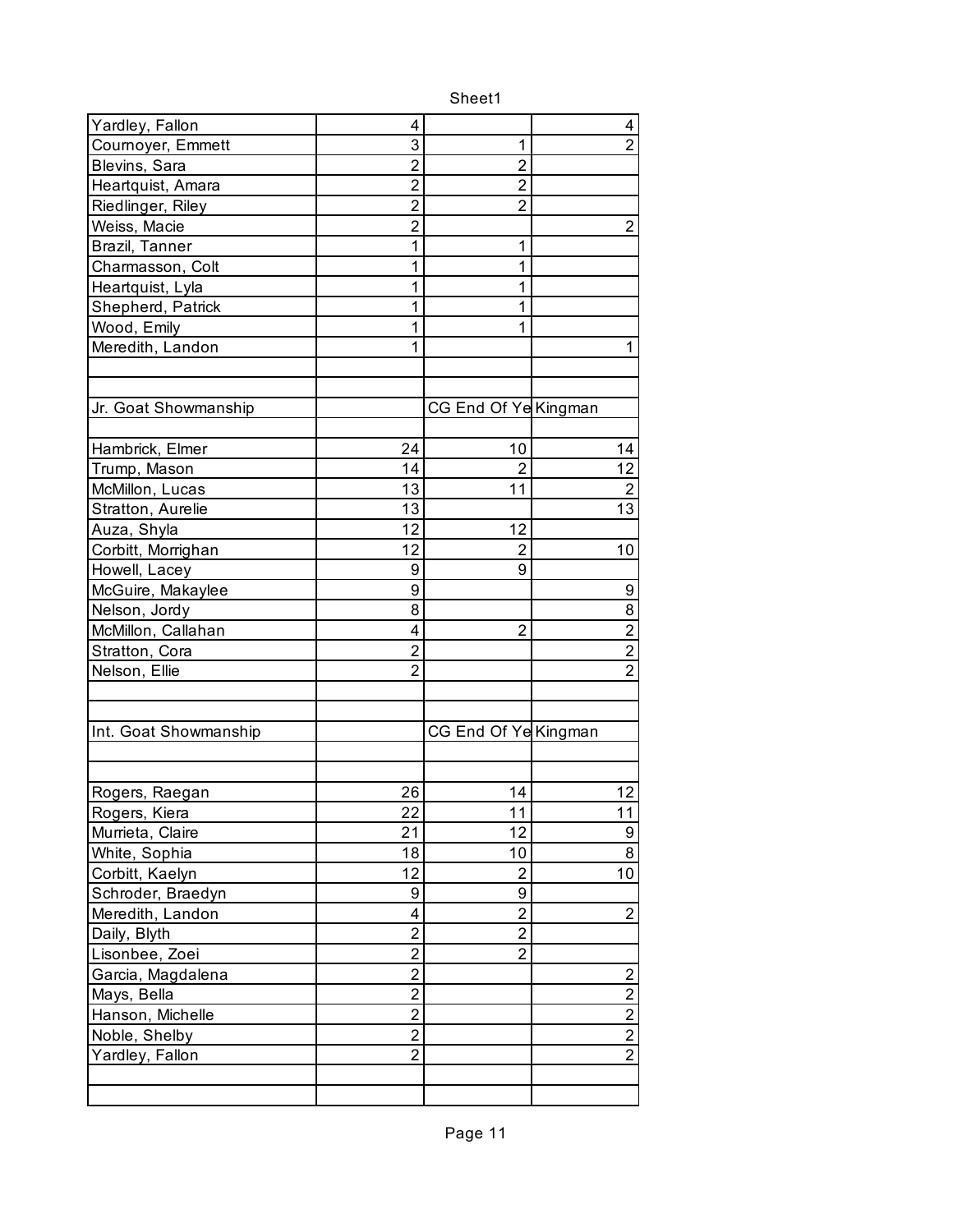| Sheet1                  |                |                      |                |
|-------------------------|----------------|----------------------|----------------|
| Senior Goat Showmanship |                | CG End Of Ye Kingman |                |
|                         |                |                      |                |
| Liska, Piper            | 33             | 19                   | 14             |
| Utz, Gaby               | 28             | 18                   | 10             |
| Groat, Megan            | 24             | 13                   | 11             |
| Clausen, Kiana          | 22             | 9                    | 13             |
| Campbell, Gavin         | 20             | 11                   | 9              |
| Owens, Hadlee           | 16             | 16                   |                |
| Stevens, Hunter         | 14             | 14                   |                |
| Kempf, Elaina           | 14             | $\overline{2}$       | 12             |
| Sawyer, Avery           | 12             | 12                   |                |
| Murrieta, Wyatt         | 10             | 8                    | $\overline{2}$ |
| Richards, Mattie        | 4              | $\overline{2}$       | $\overline{2}$ |
| Bowen, Ashley           | 4              | $\overline{2}$       | $\overline{2}$ |
| Liska, Parker           | 4              | $\overline{2}$       | $\overline{2}$ |
| Sawyer, Lute            | 4              | $\overline{2}$       | $\overline{2}$ |
| Shippee, Conner         | 4              | $\overline{2}$       | $\overline{2}$ |
| Stuhr, Taytum           | $\overline{2}$ | $\overline{2}$       |                |
| Dieu, Josie             | $\overline{2}$ | $\overline{2}$       |                |
| Sanger, Solana          | $\overline{2}$ | $\overline{2}$       |                |
| Fitzpatrick, Madison    | $\overline{2}$ | $\overline{2}$       |                |
| Zurcher, Brielle        | $\overline{2}$ | $\overline{c}$       |                |
| Cortes, Marbin          | $\overline{2}$ | $\overline{2}$       |                |
| Scarbrough, Keylee      | $\overline{2}$ | $\overline{2}$       |                |
| Groat, Taylor           | $\overline{c}$ | $\overline{2}$       |                |
|                         |                |                      |                |
|                         |                |                      |                |
| Does                    |                | CG End Of Ye Kingman |                |
|                         |                |                      |                |
| Rogers, Raegan          | 21             | 7                    | 14             |
| Liska, Piper            | 20             | 13                   | 7              |
| Clausen, Kiana          | 14             | 7                    | $\overline{7}$ |
| Owens, Hadlee           | 14             | 14                   |                |
| Hambrick, Elmer         | 12             | 6                    | 6              |
| Rogers, Kiera           | 12             | 6                    | 6              |
| Liska, Parker           | 9              | 4                    | 5              |
| Murrieta, Claire        | 8              | 5                    | $\overline{3}$ |
| White, Sophia           | 8              |                      | $\overline{8}$ |
| McMillon, Lucas         | 6              | 3                    | $\overline{3}$ |
| Stevens, Hunter         | 6              | 6                    |                |
| Stuhr, Taytum           | 6              | 6                    |                |
| Johnson, Skyla          | 6              |                      | 6              |
| Meredith, Landon        | 5              | 1                    | $\overline{4}$ |
| Schroder, Braedyn       | 5              | 5                    |                |
| Hanson, Michelle        | 5              |                      | 5              |
| Campbell, Gavin         | 4              | 4                    |                |
| Lisonbee, Zoei          | 4              | 4                    |                |
| McMillon, Callahan      | 4              | $\overline{2}$       | $\overline{c}$ |
| Yardley, Fallon         | 4              |                      | $\overline{4}$ |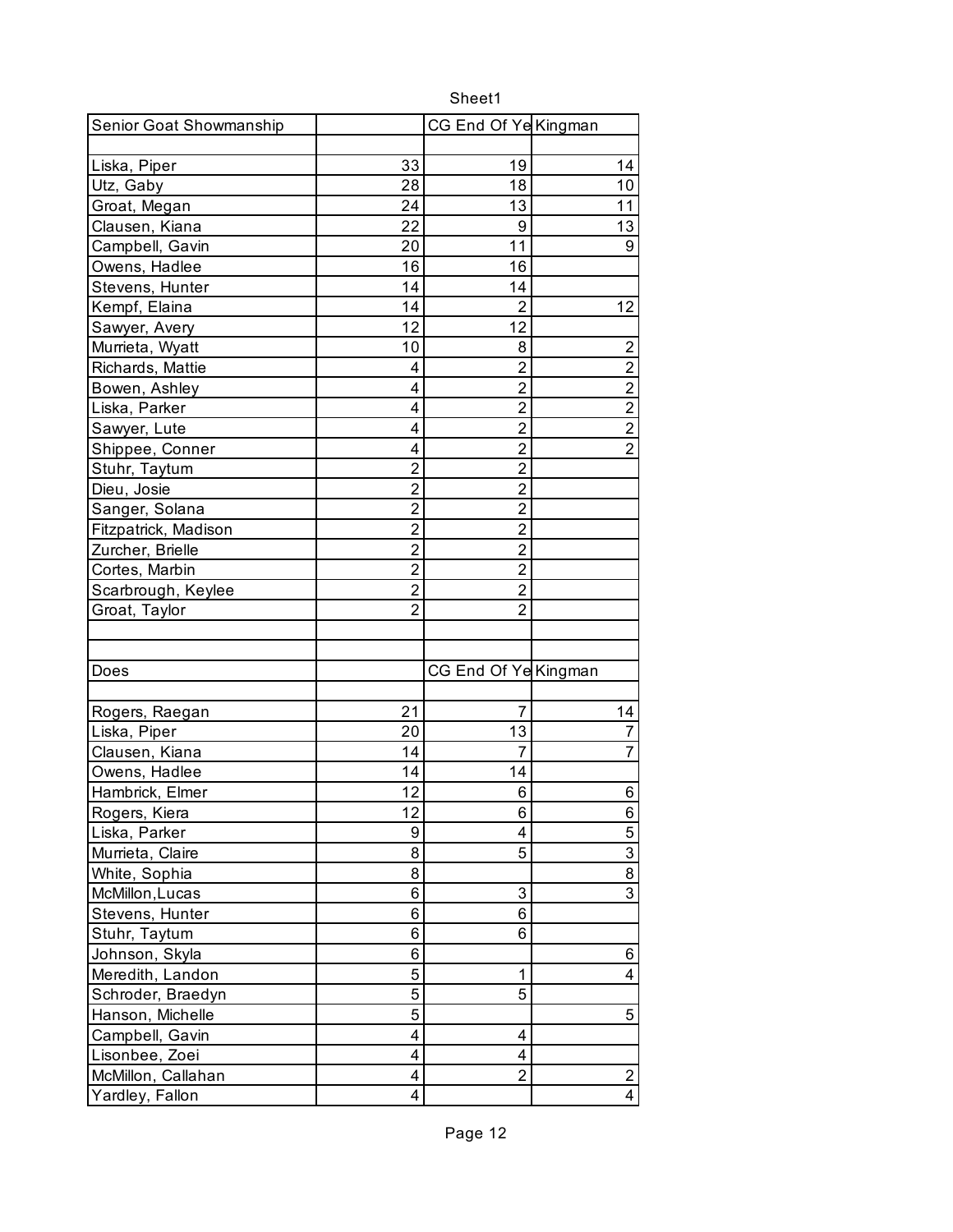| Nelson, Ellie        | 4              |                      | 4                       |
|----------------------|----------------|----------------------|-------------------------|
| Corbitt, Morrighan   | 3              | 1                    | $\overline{2}$          |
| Dieu, Josie          | 3              | 3                    |                         |
| Sanger, Solana       | 3              | 3                    |                         |
| Sawyer, Lute         | 3              | 1                    | $\overline{2}$          |
| Trump, Mason         | $\overline{3}$ | $\overline{2}$       | $\overline{1}$          |
| Stratton, Cora       | 3              |                      | 3                       |
| Murrieta, Wyatt      | 3              |                      | $\overline{3}$          |
| Howell, Lacey        | $\overline{2}$ | $\overline{2}$       |                         |
| Corbitt, Kaelyn      | 1              | 1                    |                         |
| Kempf, Elaina        | 1              |                      | 1                       |
| Jensen, Jade         | 1              |                      | $\mathbf 1$             |
| Garcia, Magdalena    | 1              |                      | 1                       |
|                      |                |                      |                         |
| <b>Market Goats</b>  |                | CG End Of Ye Kingman |                         |
|                      |                |                      |                         |
| Liska, Piper         | 38             | 21                   | 17                      |
| Auza, Shyla          | 18             | 18                   |                         |
| Stratton, Aurelie    | 18             |                      | 18                      |
| Stevens, Hunter      | 16             | 16                   |                         |
| Utz, Gaby            | 15             | 10                   | 5                       |
| WHite, Sophia        | 13             | 7                    | 6                       |
| Groat, Megan         | 12             | 8                    | 4                       |
| Murrieta, Claire     | 11             | 5                    | 6                       |
| Rogers, Raegan       | 11             |                      | 11                      |
| Clausen, Kiana       | 10             | 3                    | 7                       |
| Cortes, Marbin       | 10             | 10                   |                         |
| Daily, Blyth         | 9              | 9                    |                         |
| Sawyer, Lute         | 9              | 5                    | 4                       |
| Hambrick, Elmer      | 8              | 3                    | $\overline{5}$          |
| Shippee, Conner      | 8              | 4                    | $\overline{\mathbf{4}}$ |
| Zurcher, Brielle     | 8              | 8                    |                         |
| Kempf, Elaina        | 7              | $\overline{2}$       | 5                       |
| Murrieta, Wyatt      | 7              | 4                    | $\overline{3}$          |
| Campbell, Gavin      | 6              | $\overline{2}$       | 4                       |
| Fitzpatrick, Madison | 6              | 6                    |                         |
| Meredith, Landon     | 6              | 2                    | 4                       |
| Sawyer, Avery        | 6              | 6                    |                         |
| Rogers, Kiera        | 6              |                      | 6                       |
| Nelson, Ellie        | 6              |                      | 6                       |
| Bowen, Ashley        | 5              | 3                    | $\overline{2}$          |
| Corbitt, Kaelyn      | 5              | 1                    | $\overline{4}$          |
| Groat, Taylor        | 5              | 5                    |                         |
| Scarbrough, Keylee   | 5              | 5                    |                         |
| Yardley, Fallon      | 5              |                      | 5                       |
| Richards, Mattie     | 4              | 1                    | 3                       |
| Sanger, Solana       | 3              | 3                    |                         |
| Hanson, Michelle     | 3              |                      | $\overline{3}$          |
| McGuire, Makaylee    | $\overline{3}$ |                      | $\overline{3}$          |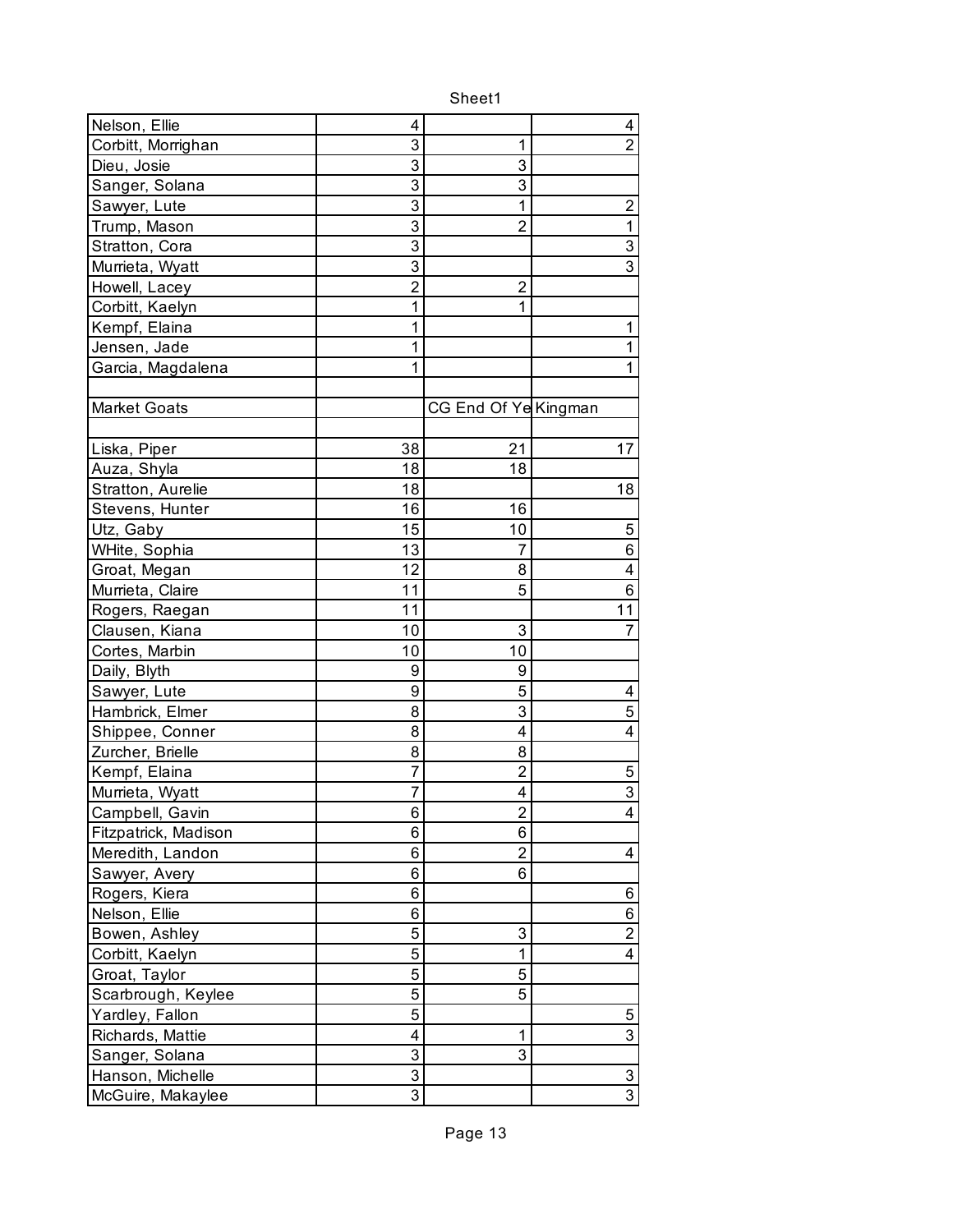| Noble, Shelby         | 3              |                      | 3                       |
|-----------------------|----------------|----------------------|-------------------------|
| Johnson, Skyla        | 3              |                      | 3                       |
| McMillon, Lucas       | $\overline{2}$ |                      | $\overline{2}$          |
| Nelson, Jordy         | $\overline{2}$ |                      | $\overline{2}$          |
| Corbitt, Morrighan    | 2              |                      | $\overline{2}$          |
| Mays, Bella           | 1              |                      | $\overline{1}$          |
|                       |                |                      |                         |
|                       |                |                      |                         |
| Jr. Beef Showmanship  |                | CG End Of Ye Kingman |                         |
|                       |                |                      |                         |
| Stough, Baylee        | 29             | 12                   | 17                      |
| Stough, Kinley        | 27             | 11                   | 16                      |
| Larson, Zane          | 14             |                      | 14                      |
| Allen, Cash           | 13             | 2                    | 11                      |
| Hanger, Graeme        | 13             | 13                   |                         |
| Roberts, Paige        | 12             | 10                   | $\overline{2}$          |
| Quiroz, Amira         | 12             |                      | 12                      |
| Stanley, Kellan       | 9              | 9                    |                         |
| Burruel, Aubri        | 9              |                      | 9                       |
| Jarquin, Bentley      | 4              | $\overline{2}$       | $\overline{2}$          |
| Desmith, Belle        | 4              | $\overline{2}$       | $\overline{2}$          |
| Rogers, Landon        | 4              | $\overline{2}$       | $\overline{2}$          |
| Wade, Rhett           | $\overline{2}$ |                      | $\overline{2}$          |
| Nicoll, Paden         | $\overline{2}$ |                      | $\overline{2}$          |
| Larson, Alexandra     | $\overline{2}$ |                      | $\overline{2}$          |
| Nicoll, Marlee        | 2              |                      | $\overline{2}$          |
|                       |                |                      |                         |
|                       |                |                      |                         |
| Int. Beef Showmanship |                | CG End Of Ye Kingman |                         |
|                       |                |                      |                         |
| Campa, Faith          | 33             | 14                   | 19                      |
| Hartman, Thomas       | 30             | 12                   | 18                      |
| Allen, Ivy            | 28             | 13                   | 15                      |
| Roberts, Alexia       | 27             | 11                   | 16                      |
| Groseta, Peter        | 18             | 8                    | 10                      |
| Mellon, Lorelei       | 17             |                      | 17                      |
| Bird, Ellissa         | 15             | $\overline{2}$       | 13                      |
| Critz, Clayton        | 14             |                      | 14                      |
| Chorley, Joslyn       | 9              | 9                    |                         |
| Critz, Landon         | 9              |                      | 9                       |
| Landroche, Logan      | 8              |                      | 8                       |
| Mulkey, Levi          | 4              | $\overline{2}$       | $\overline{2}$          |
| Roberts, Colton       | 4              | $\overline{2}$       | $\overline{2}$          |
| Garcia, Magdalena     | 2              | 2                    |                         |
| Roepke, Kashlyn       | $\overline{2}$ |                      | $\overline{\mathbf{c}}$ |
| McGibbon, Tessa       | $\overline{2}$ |                      | $\overline{2}$          |
| Sigley, Kylie         | 2              |                      | $\overline{2}$          |
| Daily, Blyth          | $\overline{2}$ |                      | $\overline{2}$          |
|                       |                |                      |                         |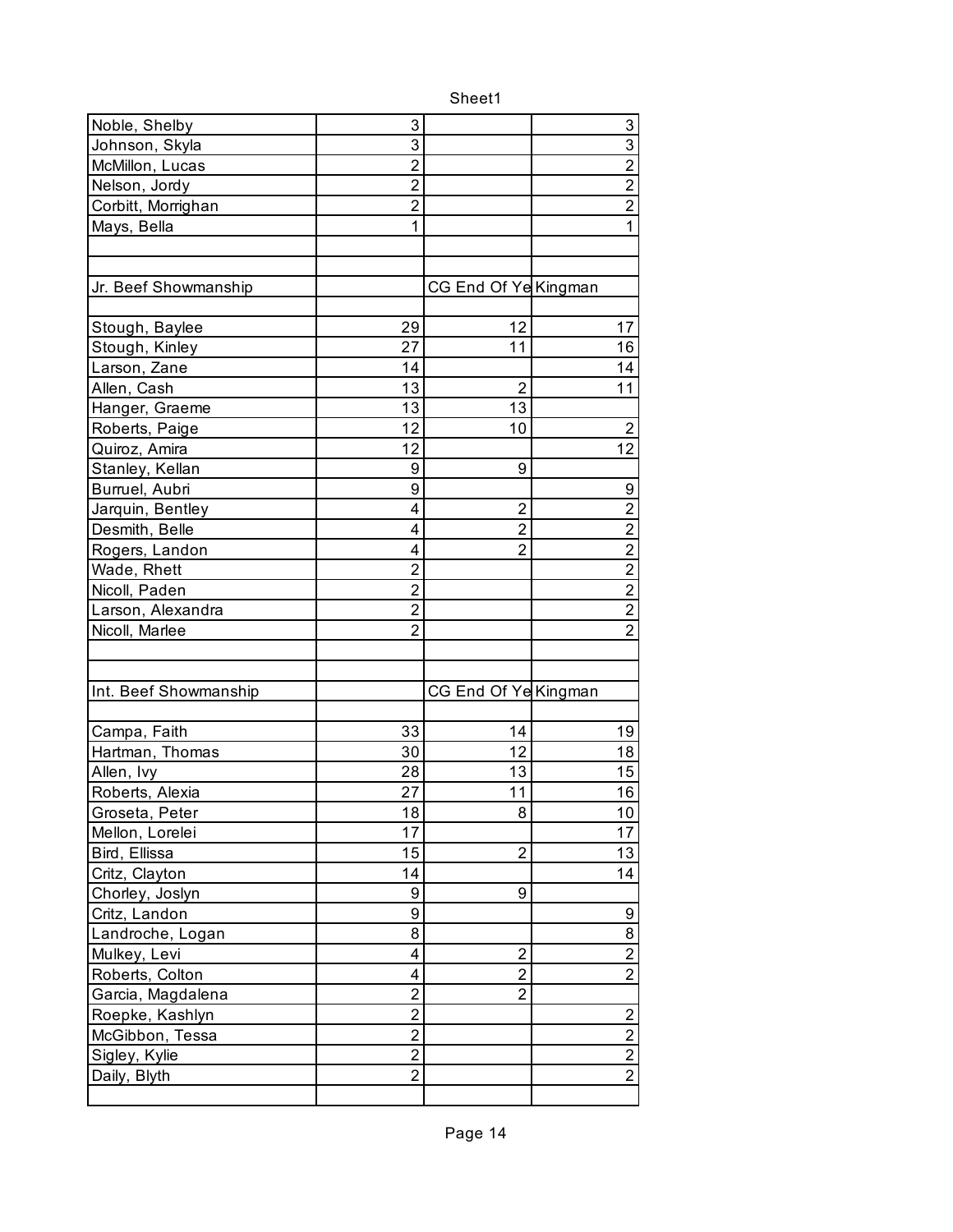| Sr. Beef Showmanship   |                | CG End Of Ye Kingman    |                         |
|------------------------|----------------|-------------------------|-------------------------|
|                        |                |                         |                         |
| Dickinson, Carissa     | 28             | 15                      | 13                      |
| Mellon, Emmaline       | 25             | 25                      |                         |
| Groseta, Grace         | 24             | 22                      | $\overline{2}$          |
| Dugan, Kloey           | 24             | 24                      |                         |
| Pouquette, Tyler       | 23             | 21                      | $\overline{2}$          |
| Rockwell, Ethan        | 23             | 23                      |                         |
| DeSpain, Channing      | 22             | 10                      | 12                      |
| Amavisca Fraser, Lanie | 20             | 20                      |                         |
| Tatge, Lainey          | 19             | 19                      |                         |
| Norris, Mason          | 18             | 18                      |                         |
| Bingham, Madden        | 17             | 17                      |                         |
| Hesche, Katherine      | 16             | 2                       | 14                      |
| Andazola, Chandra      | 16             | 16                      |                         |
| Tatge, Alyssa          | 14             | 14                      |                         |
| Utz, Gaby              | 13             | $\overline{2}$          | 11                      |
| Humeumptewa, Kaitlyn   | 13             | 13                      |                         |
| Dyer, Julia            | 12             | $\overline{2}$          | 10                      |
| Askey, Mikayla         | 12             | 12                      |                         |
| Allore, Hannah         | 11             | 11                      |                         |
| Stuhr, Taylynd         | 9              |                         | 9                       |
| Stuhr, Taytum          | 8              |                         | 8                       |
| Quiroz, Nevaeh         | 8              | 8                       |                         |
| Campbell, Gavin        | 4              | $\overline{2}$          | $\overline{c}$          |
| Solo, Rylie            | 4              | $\overline{2}$          | $\overline{2}$          |
| Forsse, Brooke         | 4              | $\overline{2}$          | $\overline{\mathbf{c}}$ |
| Cortesio, Dylan        | $\overline{2}$ |                         | $\overline{2}$          |
| Newman, Samantha       | $\overline{2}$ |                         | $\overline{2}$          |
| Johnson, Emily         | $\overline{2}$ | $\overline{2}$          |                         |
| Prenovost, Colby       | $\overline{2}$ | $\overline{2}$          |                         |
| Lloyd, Aimee           | $\overline{2}$ | 2                       |                         |
| McGibbon, Cora         | $\overline{c}$ | $\overline{2}$          |                         |
| Bair, Heather          | $\overline{2}$ | $\overline{2}$          |                         |
| Ewig, Cadance          | $\overline{2}$ | $\overline{2}$          |                         |
| Sehnert, Mallory       | $\overline{c}$ | $\overline{\mathbf{c}}$ |                         |
| Ewig, Jamison          | $\overline{2}$ | $\overline{2}$          |                         |
| Williams, Annabelle    | 2              | $\overline{2}$          |                         |
| Burruel, Grace         | 2              | $\overline{2}$          |                         |
| Keil, Hollie           | $\overline{2}$ | $\overline{2}$          |                         |
| Prenovost, Shelby      | $\overline{2}$ | $\overline{2}$          |                         |
| Tatge, Keeli           | $\overline{2}$ | $\overline{2}$          |                         |
|                        |                |                         |                         |
| Heifers                |                | CG End Of Ye Kingman    |                         |
|                        |                |                         |                         |
| Allen, Ivy             | 36             | 21                      | 15                      |
| Dickinson, Carissa     | 29             | 10                      | 19                      |
| Campa, Faith           | 27             | 15                      | 12                      |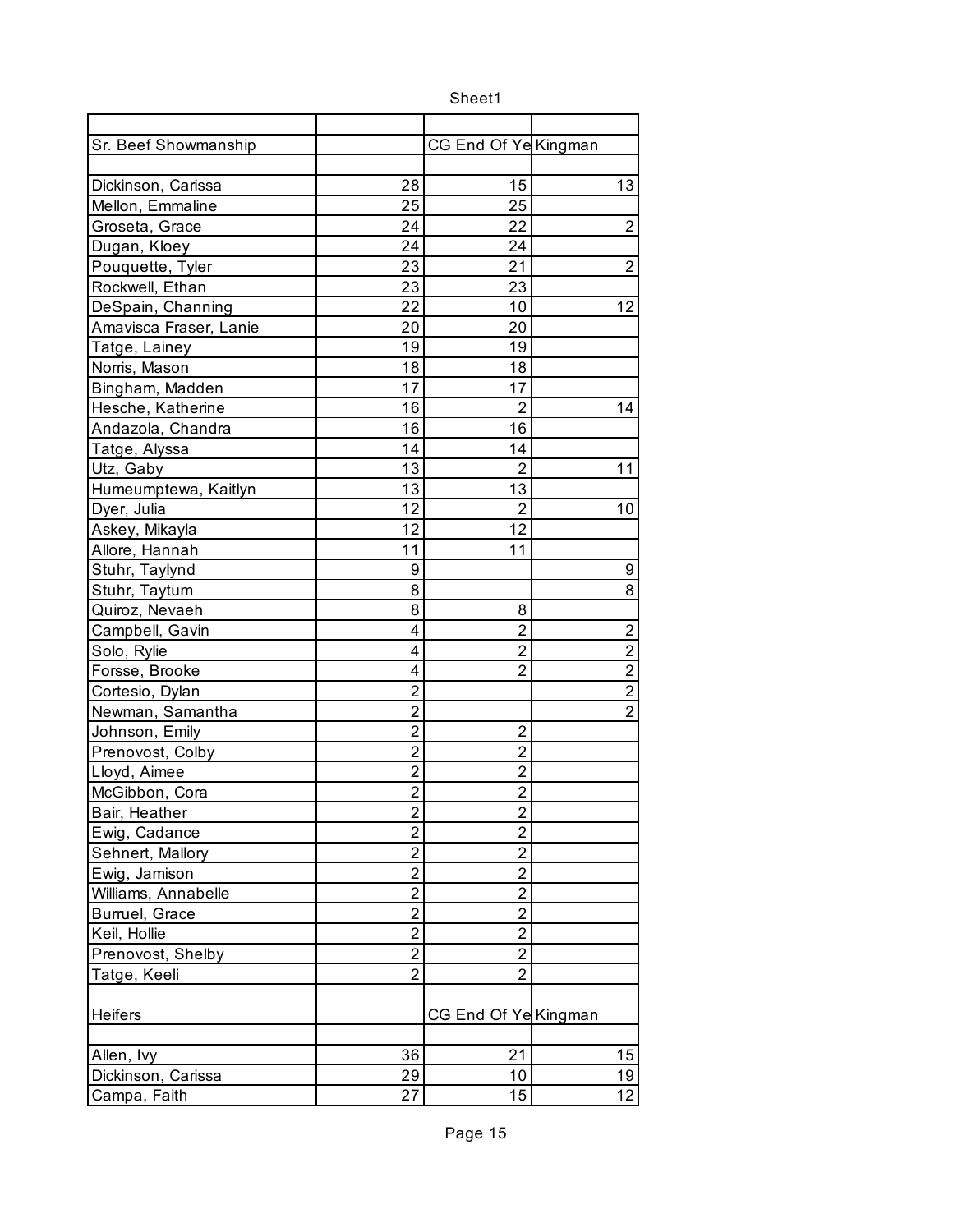| Hartman, Thomas      | 26             | 19                   | 7              |
|----------------------|----------------|----------------------|----------------|
| Hesche, Katherine    | 14             | 9                    | 5              |
| DeSpain, Channing    | 12             | 6                    | 6              |
| Nicoll, Marlee       | 7              | 7                    |                |
| Smith, Riley         | 7              | 7                    |                |
| Rockwell, Ethan      | 6              | 6                    |                |
| Askey, Mikayla       | 6              | 6                    |                |
| Norris, Mason        | 6              | 6                    |                |
| McGibbon, Cora       | 6              | 6                    |                |
| Andazola, Chandra    | 6              | 6                    |                |
| Stuhr, Taytum        | 6              |                      | 6              |
| Prenovost, Shelby    | 5              | 5                    |                |
| Jarquin, Bentley     | 5              | 4                    | 1              |
| Solo, Rylie          | 5              |                      | 5              |
| Nicoll, Paden        | 4              | 4                    |                |
| Tatge, Keeli         | 4              | 4                    |                |
| Rogers, Landon       | 4              | 3                    | 1              |
| Hanger, Graeme       | 4              | 4                    |                |
| Stuhr, Taylynd       | 4              |                      | 4              |
| Dyer, Julia          | 3              | 1                    | $\overline{2}$ |
| Johnson, Emily       | 3              | 3                    |                |
| Desmith, Belle       | 3              | 1                    | $\overline{2}$ |
| Landroche, Logan     | 3              | 3                    |                |
| Bird, Ellissa        | $\overline{2}$ | 1                    | 1              |
| Keil, Hollie         | $\overline{2}$ | $\overline{2}$       |                |
| Wade, Rhett          | 1              | 1                    |                |
| Burruel, Grace       | 1              | 1                    |                |
| Quiroz, Amira        | 1              | 1                    |                |
|                      |                |                      |                |
|                      |                |                      |                |
| <b>Steers</b>        |                | CG End Of Ye Kingman |                |
|                      |                |                      |                |
| GRoseta, Grace       | 32             | 15                   | 17             |
| Campa, Faith         | 25             | 12                   | 13             |
| Allen, Cash          | 23             | $\overline{7}$       | 16             |
| Landroche, Logan     | 23             | $\overline{7}$       | 16             |
| Daily, Blyth         | 18             | 18                   |                |
| Norris, Mason        | 17             | 17                   |                |
| DeSpain, Channing    | 16             | 12                   | 4              |
| Dickinson, Carissa   | 16             | $\overline{7}$       | 9              |
| Humeumptewa, Kaitlyn | 15             | 15                   |                |
| Utz, Gaby            | 15             | $\overline{2}$       | 13             |
| Mellon, Emmaline     | 13             | 13                   |                |
| Groseta, Peter       | 11             | 6                    | 5              |
| Stough, Kinley       | 11             | 6                    | $\overline{5}$ |
| Rogers, Landon       | 10             | 4                    | 6              |
| Hesche, Katherine    | 9              | 4                    | 5              |
| Stough, Baylee       | 9              | 3                    | $\overline{6}$ |
| Jarquin, Bentley     | 8              | 5                    | $\overline{3}$ |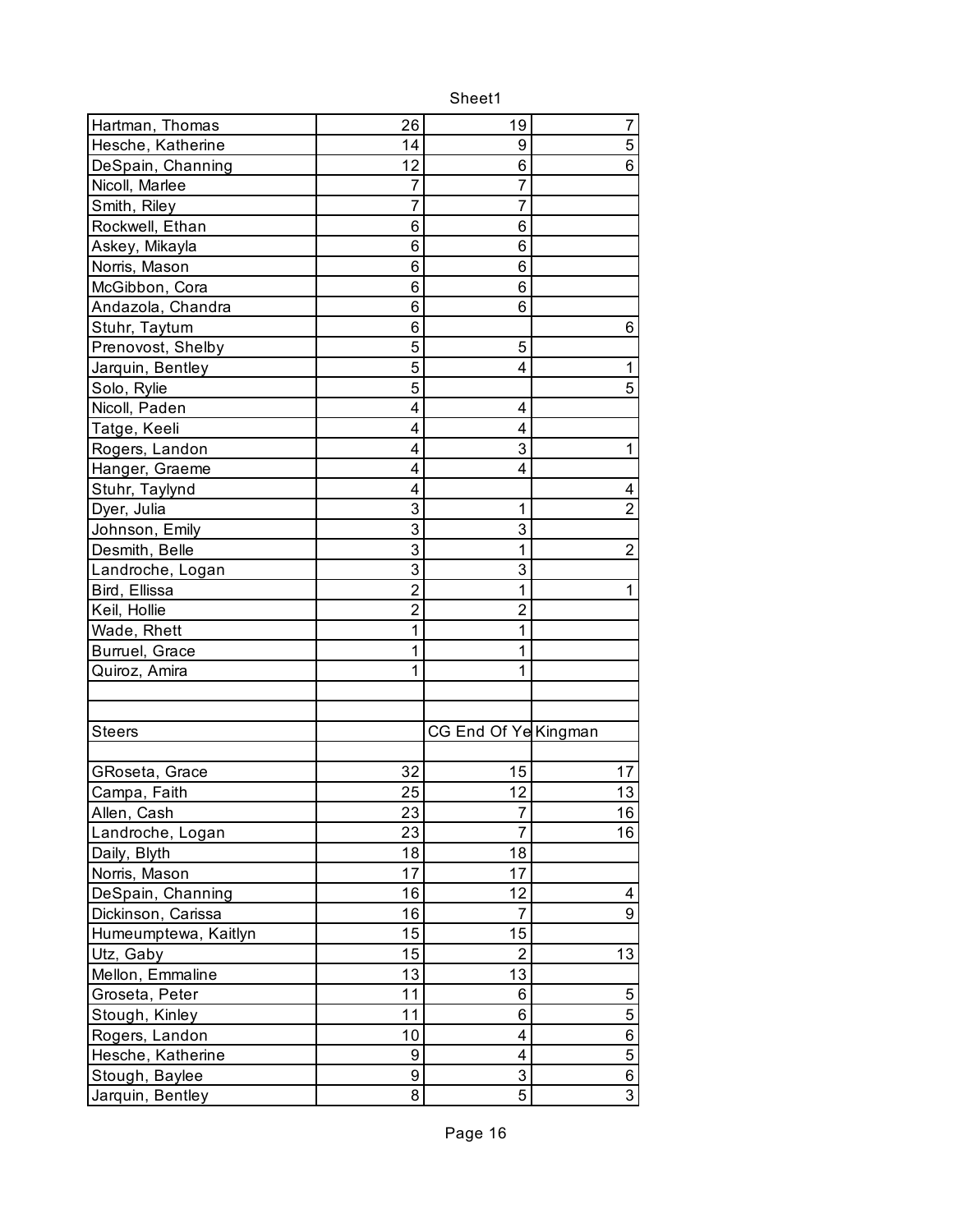| Pouquette, Tyler       | 8              | 4              | 4                |
|------------------------|----------------|----------------|------------------|
| Bird, Ellissa          | 7              | 3              | 4                |
| Critz, Clayton         | 7              | 7              |                  |
| Johnson, Emily         | 7              | 7              |                  |
| Larson, Alexandra      | 7              | 7              |                  |
| Bingham, Madden        | 6              | 6              |                  |
| Critz, Landon          | 6              | 6              |                  |
| Dugan, Kloey           | 6              | 6              |                  |
| McGibbon, Cora         | 6              | 6              |                  |
| Sehnert, Mallory       | 6              | 6              |                  |
| Solo, Rylie            | 6              | 4              | 2                |
| Stanley, Kellan        | 6              |                | 6                |
| Amavisca Fraser, Lanie | 5              | 5              |                  |
| Burruel, Grace         | 5              | 5              |                  |
| Ewig, Cadance          | 5              | 5              |                  |
| Forsse, Brooke         | 5              | 4              | 1                |
| Tatge, Keeli           | 5              | 5              |                  |
| Tatge, Lainey          | 5              | 5              |                  |
| Askey, Mikayla         | 4              | 4              |                  |
| Campbell, Gavin        | 4              | $\overline{2}$ | 2                |
| Desmith, Belle         | 4              | $\overline{2}$ | $\overline{2}$   |
| Dyer, Julia            | 4              | 3              | 1                |
| Hartman, Thomas        | 4              | 3              | 1                |
| Larson, Zane           | 4              | 4              |                  |
| Lloyd, Aimee           | 4              | 4              |                  |
| Mellon, Lorelei        | 4              | 4              |                  |
| Roberts, Alexia        | 4              | 3              | 1                |
| Roberts, Colton        | 4              | 1              | 3                |
| Sigley, Kylie          | 4              | 4              |                  |
| Tatge, Alyssa          | 4              | 4              |                  |
| Williams, Annabelle    | 4              | 4              |                  |
| Cortesio, Dylan        | 4              |                | 4                |
| Newman, Samantha       | 4              |                | 4                |
| Allore, Hannah         | 3              | 3              |                  |
| Burruel, Aubri         | 3              | 3              |                  |
| McGibbon, Tessa        | 3              | 3              |                  |
| Prenovost, Colby       | 3              | 3              |                  |
| Prenovost, Shelby      | 3              | 3              |                  |
| Roberts, Paige         | 3              | 1              | $\boldsymbol{2}$ |
| Garcia, Magdalena      | 3              |                | 3                |
| Hanger, Graeme         | $\overline{2}$ | $\overline{2}$ |                  |
| Mulkey, Levi           | $\overline{c}$ | 1              | $\mathbf 1$      |
| Nicoll, Paden          | $\mathbf{2}$   | $\overline{2}$ |                  |
| Quiroz, Nevaeh         | 2              | 2              |                  |
| Stuhr, Taylynd         | $\overline{c}$ |                | $\overline{2}$   |
| Andazola, Chandra      | 1              | 1              |                  |
| Ewig, Jamison          | 1              | 1              |                  |
| Roepke, Kashlyn        | 1              | 1              |                  |
| CHorley, Joslyn        | 1              |                | 1                |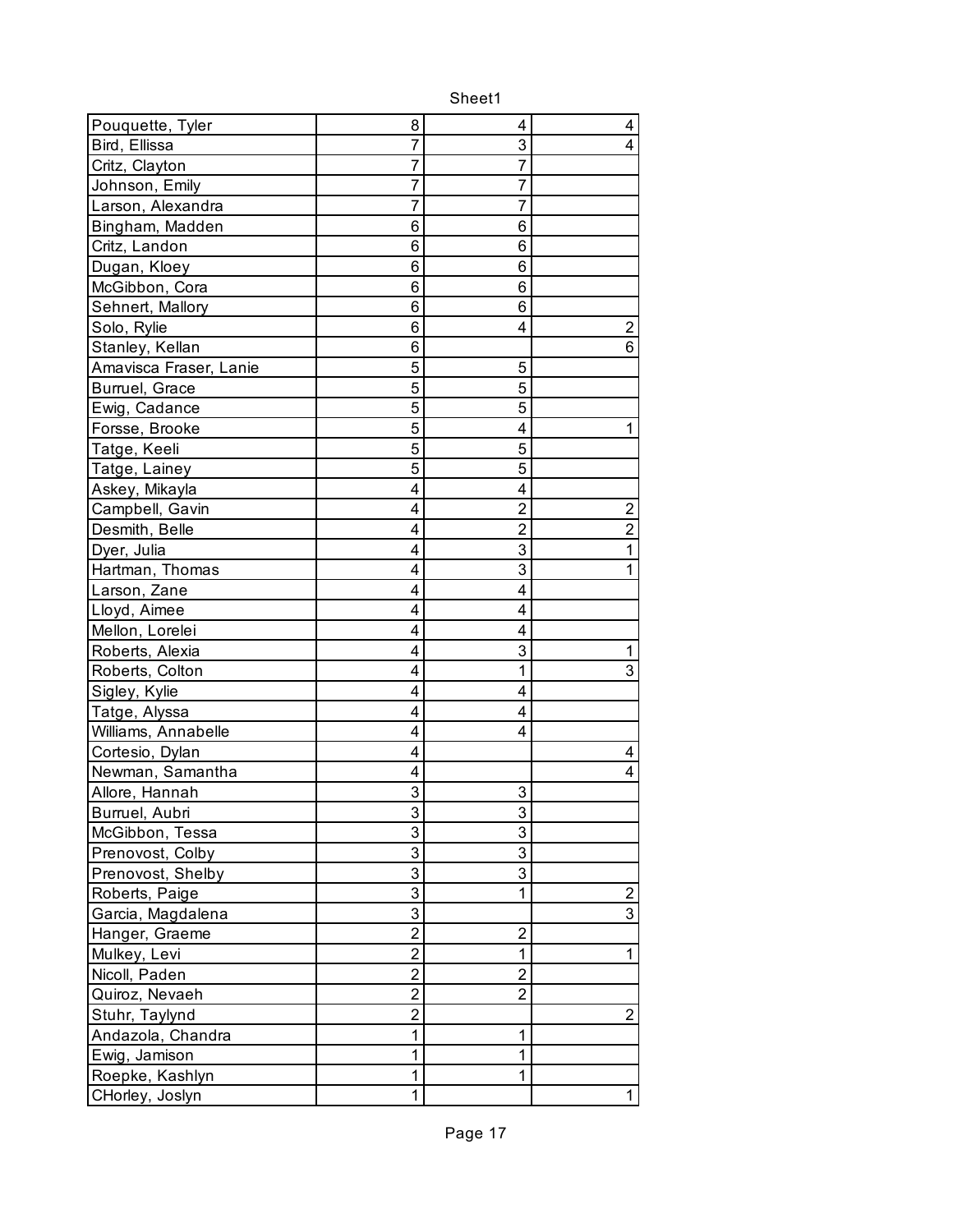| Stuhr, Taytum          | 1              |                      | 1              |
|------------------------|----------------|----------------------|----------------|
|                        |                |                      |                |
|                        |                |                      |                |
| Jr Swine Showmanship   |                | CG End Of Ye Kingman |                |
|                        |                |                      |                |
| Olivarez, Santos       | 25             | 13                   | 12             |
| Brooks, Carley         | 12             | 12                   |                |
| Coates, Zayne          | 12             | 2                    | 10             |
| Coates, Roxanne        | 11             | 9                    | $\overline{2}$ |
| Brooks, Allison        | 10             | 10                   |                |
| Crawford, Cache        | 8              |                      | 8              |
| Trump, Mason           | 4              | $\overline{2}$       | $\overline{2}$ |
| Ellis, Ayden           | 4              | $\overline{2}$       | $\overline{2}$ |
| Lunt, Brielle          | $\overline{2}$ | $\overline{2}$       |                |
| Murray, Peter          | $\overline{2}$ | $\overline{2}$       |                |
| Newton, Peyton         | $\overline{2}$ | $\overline{2}$       |                |
| Wade, Rhett            | $\overline{c}$ | $\overline{2}$       |                |
| Parra, Jasmine         | $\overline{2}$ | $\overline{2}$       |                |
| Penrod, Rowdy          | $\overline{2}$ | $\overline{2}$       |                |
| Gonzalez, Max          | $\overline{2}$ |                      | $\overline{c}$ |
|                        |                |                      |                |
|                        |                |                      |                |
| Int. Swine Showmanship |                | CG End Of Ye Kingman |                |
|                        |                |                      |                |
| Contessa, Christopher  | 21             | 13                   | 8              |
| Coates, Madi           | 17             | 10                   | $\overline{7}$ |
| Morgan, Audrey         | 14             | 14                   |                |
| Contessa, Riley        | 12             | $\overline{2}$       | 10             |
| Smith, Riley           | 10             | 5                    | 5              |
| Kern, Grady            | 9              | 9                    |                |
| Worl, Caleb            | 5              | $\overline{2}$       | 3              |
| Frye, Kolton           | $\overline{2}$ | $\overline{2}$       |                |
| Snider, Marlie-Mae     | $\overline{2}$ | $\overline{2}$       |                |
| Svedberg, Martin       | $\overline{c}$ | $\overline{2}$       |                |
| Larkin, Kaylee         | $\overline{2}$ | $\overline{2}$       |                |
| Lunt, Brooke           | $\overline{2}$ | $\overline{2}$       |                |
| Newton, Cole           | $\overline{c}$ | $\overline{2}$       |                |
| Brown, Callie          | $\overline{c}$ | $\overline{2}$       |                |
| Chorley, Joslyn        | 2              | $\overline{2}$       |                |
| Smith, Reagyn          | $\overline{2}$ | $\overline{2}$       |                |
| Tijerina, Hayley       | $\overline{2}$ | $\overline{2}$       |                |
|                        |                |                      |                |
|                        |                |                      |                |
| Sr. Swine Showmanship  |                | CG End Of Ye Kingman |                |
|                        |                |                      |                |
| Groat, Megan           | 22             | 10                   | 12             |
| Owen, Jack             | 22             | 9                    | 13             |
| Wolfinbarger, Reece    | 16             | $\overline{2}$       | 14             |
| Stevens, Hunter        | 13             | 13                   |                |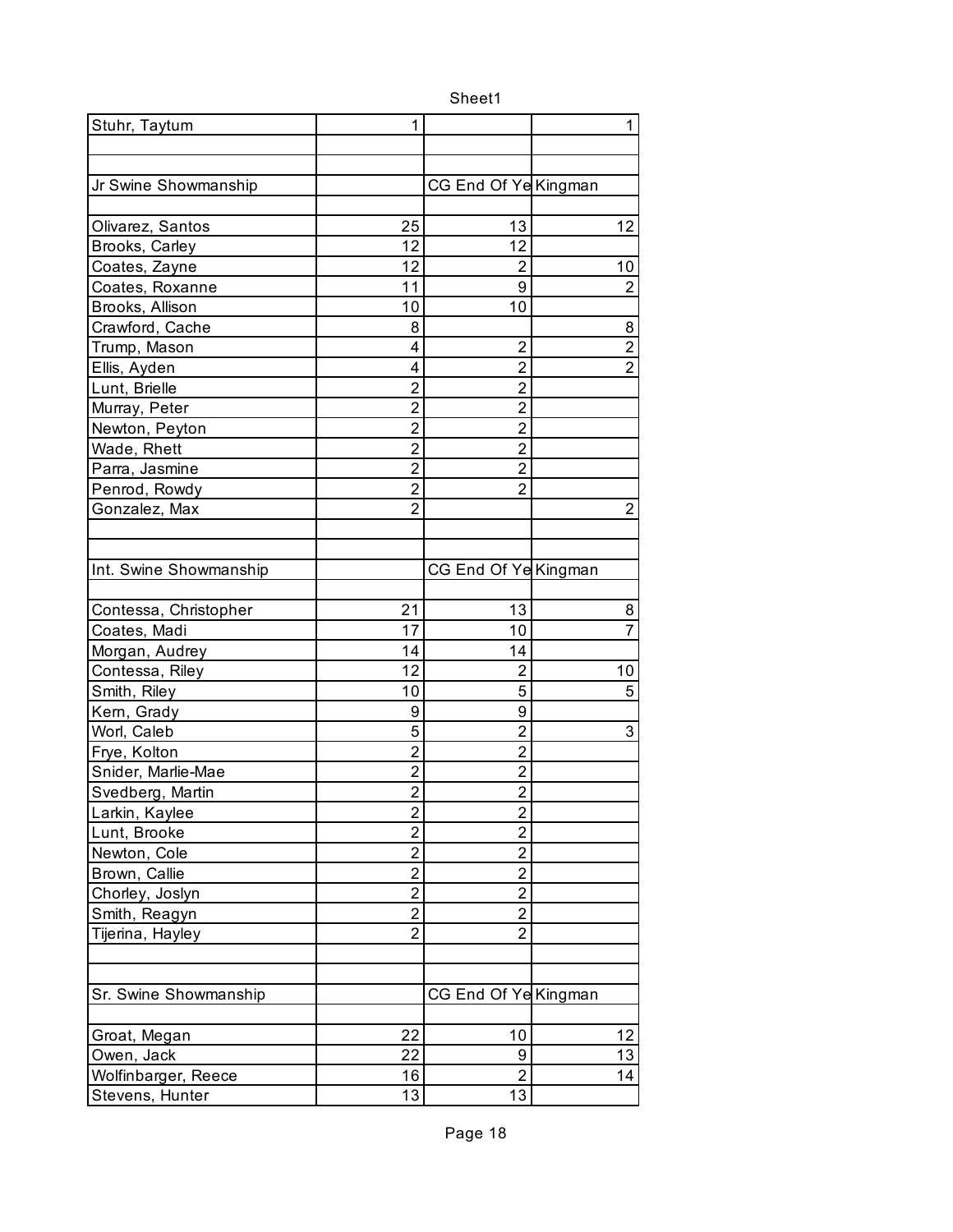| Groat, Taylor         | 13             | $\overline{2}$          | 11                      |
|-----------------------|----------------|-------------------------|-------------------------|
| Brooks, Kelsie        | 12             | 12                      |                         |
| Gauthier, Emily       | 11             | 2                       | 9                       |
| Crawford, Kenzie      | 10             |                         | 10                      |
| Thompson, Nataly      | 8              | 8                       |                         |
| Shippee, Conner       | 4              | $\overline{2}$          | $\overline{c}$          |
| Wolfinbarger, Mason   | 4              | $\overline{2}$          | $\overline{2}$          |
| Davis, Shaylie        | 4              | $\overline{2}$          | $\overline{\mathbf{c}}$ |
| Olivarez, Isabella    | 4              | $\overline{2}$          | $\overline{2}$          |
| Keil, Hollie          | $\overline{2}$ | $\overline{2}$          |                         |
| Svedberg, Colton      | $\overline{2}$ | $\overline{2}$          |                         |
| Owen, Wade            | $\overline{2}$ | $\overline{2}$          |                         |
| Ferris, Monica        | $\overline{2}$ | $\overline{2}$          |                         |
| Peterson, Demi        | $\overline{2}$ | $\overline{c}$          |                         |
| Pinckard, Liberty     | $\overline{2}$ | $\overline{2}$          |                         |
| Thompson, Katelyn     | $\overline{2}$ | $\overline{2}$          |                         |
| Bingham, Madden       | $\overline{2}$ | $\overline{2}$          |                         |
| Smith, Reagyn         | $\overline{2}$ |                         | 2                       |
|                       |                |                         |                         |
|                       |                |                         |                         |
| Gilts                 |                | CG End Of Ye Kingman    |                         |
|                       |                |                         |                         |
| Owen, Jack            | 43             | 20                      | 23                      |
| Wolfinbarger, Mason   | 23             | 4                       | 19                      |
| Contessa, Riley       | 17             | 8                       | 9                       |
| Thompson, Katelyn     | 15             | 15                      |                         |
| Wolfinbarger, Reece   | 15             |                         | 15                      |
| Shippee, Conner       | 12             | 6                       | 6                       |
| Coates, Madi          | 10             | 7                       | 3                       |
| Groat, Taylor         | 10             | 6                       | 4                       |
| Brooks, Allison       | 9              | 9                       |                         |
| Keil, Hollie          | 9              | 9                       |                         |
| Bingham, Madden       | 8              | 8                       |                         |
| Coates, Roxanne       | 8              | $\overline{2}$          | 6                       |
| Smith, Reagyn         | 8              | $\overline{\mathbf{c}}$ | 6                       |
| Davis, Shaylie        | 7              | 5                       | $\overline{2}$          |
| Stevens, Hunter       | 7              | $\overline{7}$          |                         |
| Brooks, Kelsie        | 6              | 6                       |                         |
| Larkin, Kaylee        | 6              | 6                       |                         |
| Thompson, Nataly      | 6              | 6                       |                         |
| Svedberg, Martin      | 5              | 5                       |                         |
| Olivarez, Isabella    | 5              |                         | 5                       |
| Brown, Callie         | 4              | 4                       |                         |
| Schulz, Keith         | 4              | 4                       |                         |
| Trump, Mason          | 4              | 4                       |                         |
| Crawford, Cache       | 4              |                         | 4                       |
| Contessa, Christopher | 3              | 1                       | $\overline{2}$          |
| Kern, Grady           | 3              | 3                       |                         |
| Lunt, Brielle         | $\overline{3}$ | $\overline{3}$          |                         |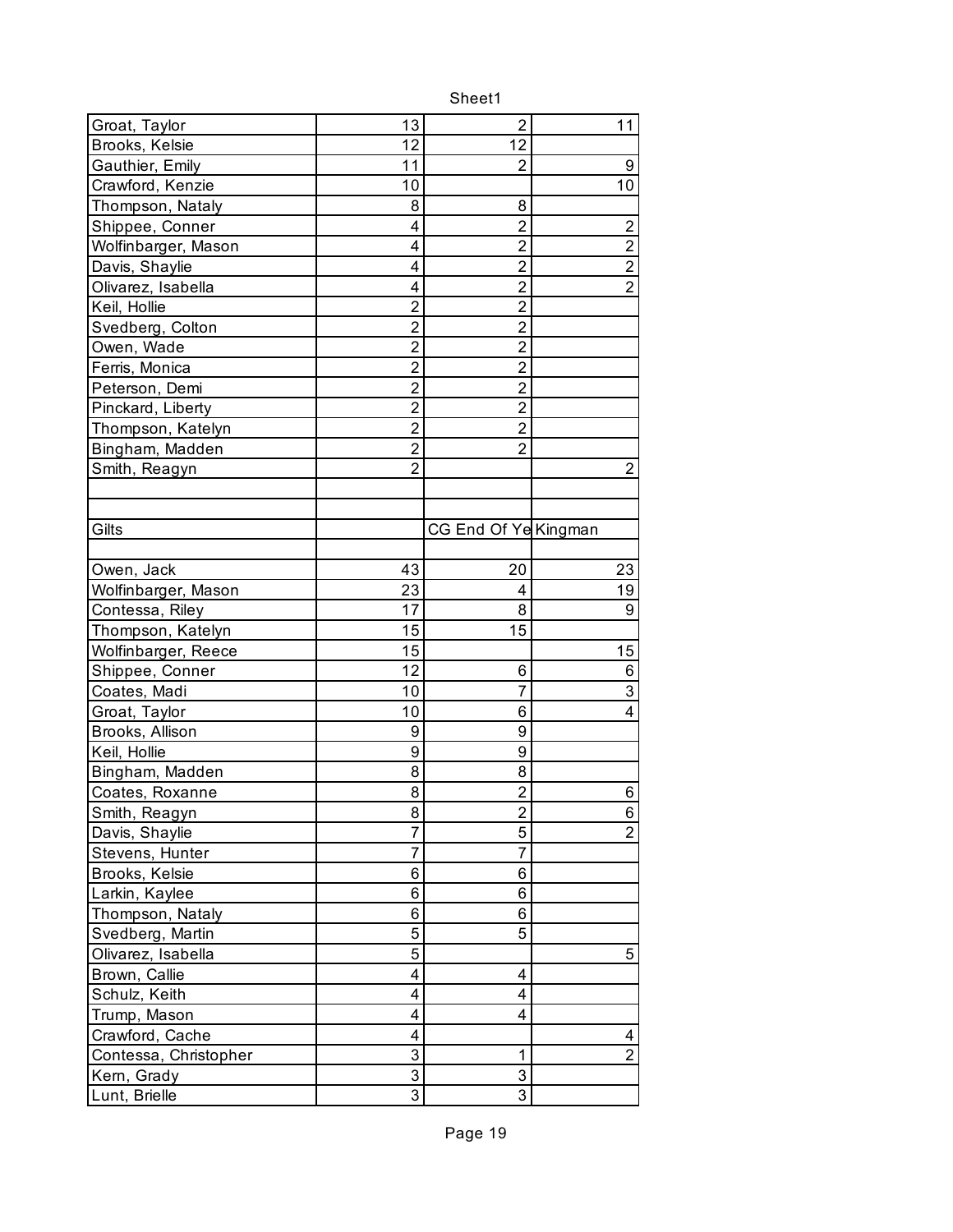| Lunt, Brooke          | 3  | 3                    |                |
|-----------------------|----|----------------------|----------------|
| Morgan, Audrey        | 3  | 3                    |                |
| Pinckard, Liberty     | 3  | 3                    |                |
| Owen, Wade            | 2  | $\overline{2}$       |                |
| Chorley, Joslyn       | 1  | 1                    |                |
| Frye, Kolton          | 1  | 1                    |                |
| Groat, Megan          | 1  | 1                    |                |
| Olivarez, Santos      | 1  |                      | 1              |
| Smith, Riley          | 1  |                      | 1              |
|                       |    |                      |                |
|                       |    |                      |                |
| Market Hogs           |    | CG End Of Ye Kingman |                |
|                       |    |                      |                |
| Owen, Jack            | 36 | 19                   | 17             |
| Olivarez, Santos      | 30 | 16                   | 14             |
| Wolfinbarger, Reece   | 23 | 8                    | 15             |
| Coates, Madi          | 22 | 12                   | 10             |
| Keil, Hollie          | 19 | 19                   |                |
| Wolfinbarger, Mason   | 18 | 9                    | 9              |
| Davis, Shaylie        | 16 | 10                   | 6              |
| Olivarez, Isabella    | 14 | 8                    | 6              |
| Kern, Grady           | 11 | 11                   |                |
| Schulz, Keith         | 11 | 11                   |                |
| Svedberg, Colton      | 11 | 11                   |                |
| Trump, Mason          | 11 | 7                    | 4              |
| Groat, Megan          | 10 | 9                    | 1              |
| Morgan, Audrey        | 10 | 10                   |                |
| Peterson, Demi        | 10 | 10                   |                |
| Shippee, Conner       | 10 | 3                    | $\overline{7}$ |
| Stevens, Hunter       | 10 | 10                   |                |
| Brown, Callie         | 9  | 9                    |                |
| Gauthier, Emily       | 9  | 5                    | 4              |
| Svedberg, Martin      | 9  | 9                    |                |
| Thompson, Katelyn     | 9  | 9                    |                |
| Thompson, Nataly      | 9  | 9                    |                |
| Coates, Zayne         | 8  | $\overline{7}$       | 1              |
| Contessa, Christopher | 8  | 8                    |                |
| Ferris, Monica        | 8  | 8                    |                |
| Frye, Kolton          | 8  | 8                    |                |
| Owen, Wade            | 8  | 8                    |                |
| Bingham, Madden       | 7  | $\overline{7}$       |                |
| Lunt, Brielle         | 7  | 7                    |                |
| Lunt, Brooke          | 7  | 7                    |                |
| Coates, Roxanne       | 6  | $\overline{2}$       | 4              |
| Groat, Taylor         | 6  | 3                    | 3              |
| Newton, Peyton        | 6  | 6                    |                |
| Penrod, Rowdy         | 6  | 6                    |                |
| Pinckard, Liberty     | 6  | 6                    |                |
| Chorley, Joslyn       | 5  | 5                    |                |